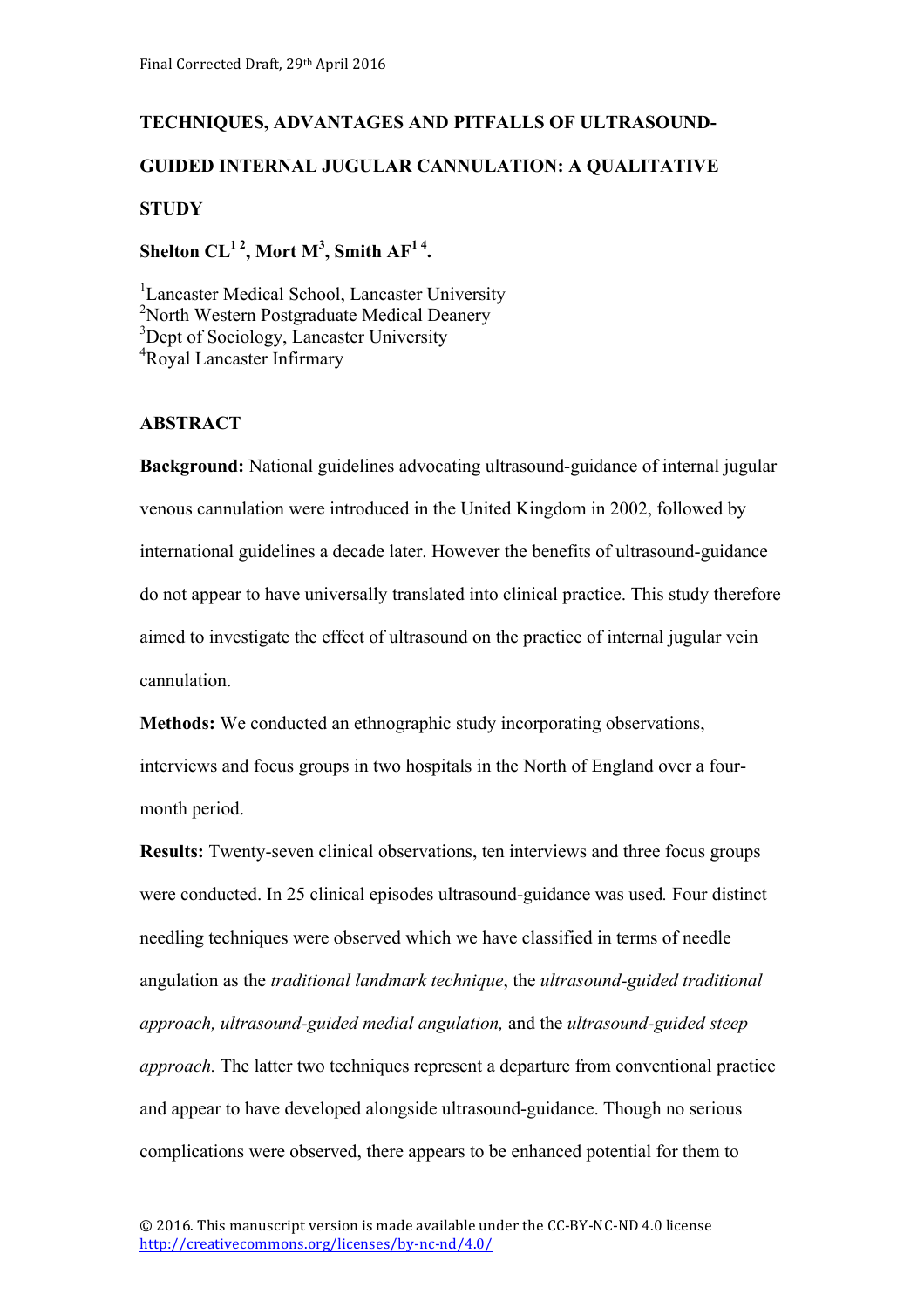occur with medial angulation and the steep approach. Participants described a loss of anatomical knowledge and a 'false sense of security' associated with the adoption of ultrasound-guidance, which may account for the emergence of new, potentially riskier needling techniques.

**Conclusion:** The introduction of safe technologies may lead to unintended consequences, and clinicians should attempt to recognise and mitigate them when they occur. Education to increase awareness of the pitfalls of ultrasound-guidance is recommended.

**KEY WORDS (MeSH):** ultrasonography, interventional; catheterization, central venous; patient safety; social sciences;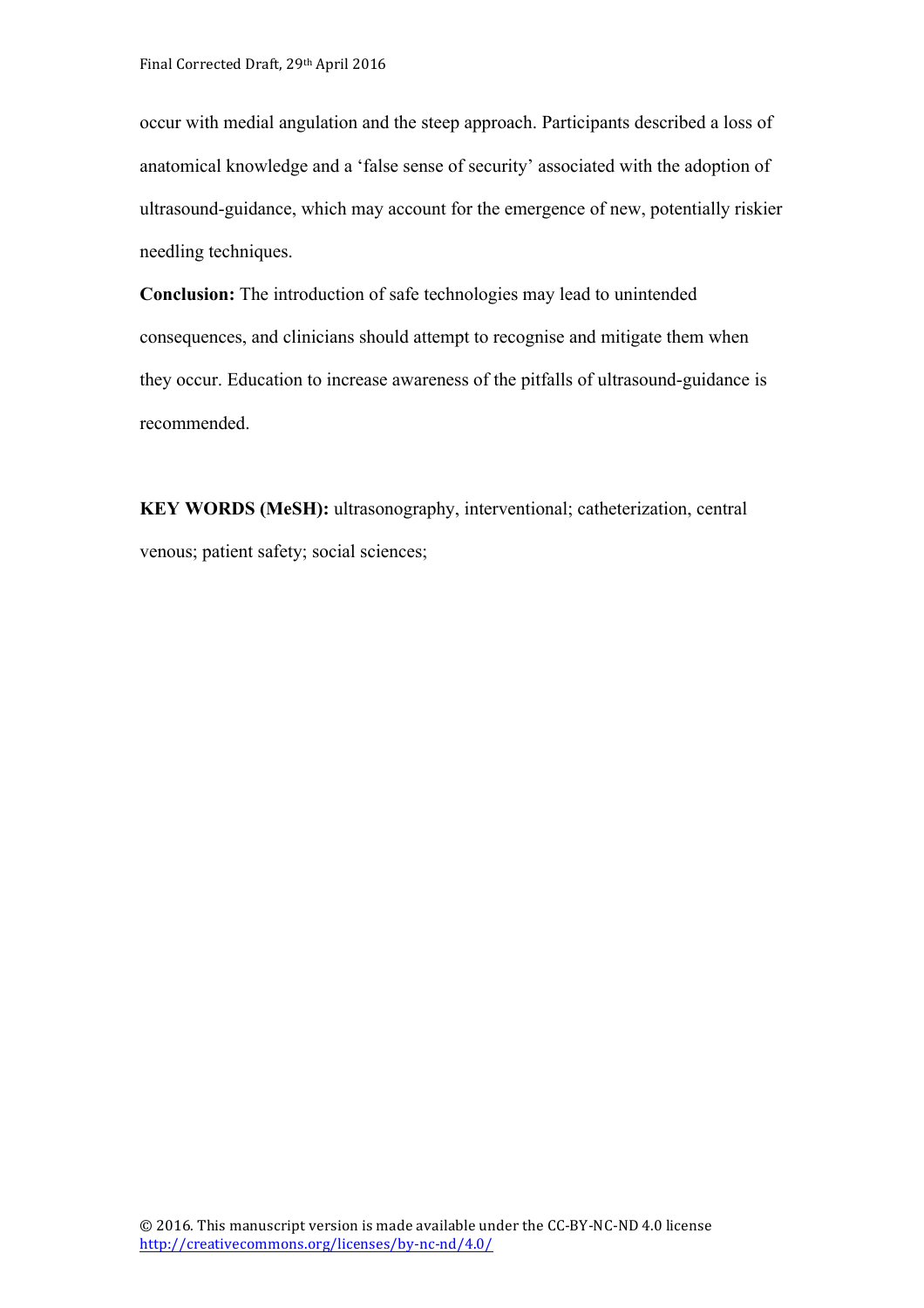#### **BACKGROUND**

Percutaneous cannulation of the internal jugular vein (IJV) using an approach based on anatomical landmarks was first described in the  $1960$ 's.<sup>1,2</sup> In the decades that followed, a number of variations on the technique were developed which shared the common principles of a shallow angle of needle insertion in a trajectory which does not transect the carotid artery.<sup>3,4</sup> Despite these anatomical principles, landmark-based cannulation of the IJV is associated with a number of potentially serious procedural complications. 5,6 In addition to this, procedural failure results in delayed administration of therapy. In an attempt to address these issues, ultrasound-guidance was pioneered by Yonei in 1986, who reported a case series of 160 IJV cannulations without complication.<sup>7</sup> This innovation was followed by numerous randomised controlled trials comparing ultrasound-guidance with landmark-based techniques.<sup>8-14</sup> These trials universally favoured the safety and efficacy of the new technique, and prompted the National Institute for Clinical Excellence (NICE) to issue guidelines in 2002 advising the use of ultrasound to guide all elective IJV central line placements.<sup>15,16</sup> A decade later, international evidence-based recommendations were published, advocating the routine use of ultrasound for central venous access, regardless of anatomical site or urgency.<sup>17</sup>

Despite the unequivocal recommendations of guideline authors, the transition to ultrasound-guidance has been incomplete: the most recent national survey of central venous cannulation practice in the UK, conducted in 2006, suggests that ultrasoundguidance is the 'first choice technique' for only about one-third of senior anaesthetists, with the largest proportion preferring to use anatomical landmarks.<sup>18,19</sup> Furthermore, the degree to which the reduction in complications obtained using ultrasound-guidance in the research setting translates to clinical practice is unclear,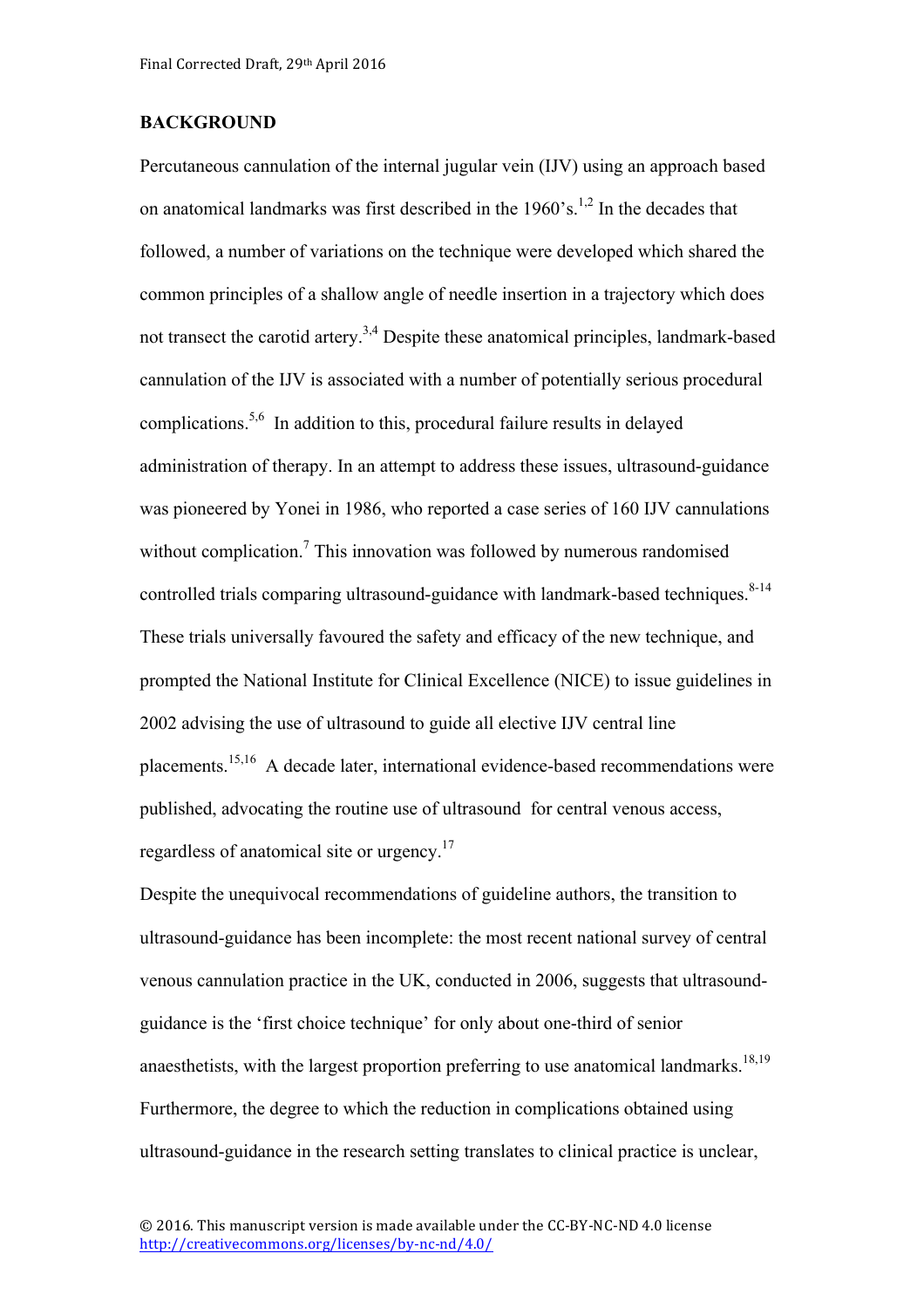with some authors reporting an increase in complications following its introduction.<sup>20</sup> Implicit within such counter-intuitive findings is that there are various ways to use ultrasound in the insertion of IJV cannulae, and that some methods may be less safe than others, or less safe than not using ultrasound at all. Variation in ultrasoundguided IJV cannulation practice can be found in the existing literature; for example Yonei initially described an in-plane approach whereas the trials on which the NICE guideline was based all adopted an out-of-plane technique.<sup> $7-14$ </sup> Beyond this however, the techniques employed in each trial were not fully described, with information such as the anatomical site and direction of needle insertion omitted. Though an exhaustive description of any practical technique is unattainable due to the presence of a tacit element,<sup>21</sup> the dearth of description in the existing literature leaves the clinician with little direction as to how to best use ultrasound-guidance, and creates the conditions for variation in practice to occur.

In order to explore the 'real world' techniques used for ultrasound-guidance of IJV cannulation in clinical practice, we conducted an ethnographic study in two teaching hospitals in the North of England between July and October 2013.

#### **METHODS**

Approvals from the research and development departments of the participating hospitals and the Lancaster University Faculty of Health and Medicine Ethics Committee were obtained. Members of the hospitals' anaesthetic and intensive care departments were briefed in writing and verbally. Written informed consent was obtained from all of the clinicians who participated, and research was conducted according to Good Clinical Practice guidelines.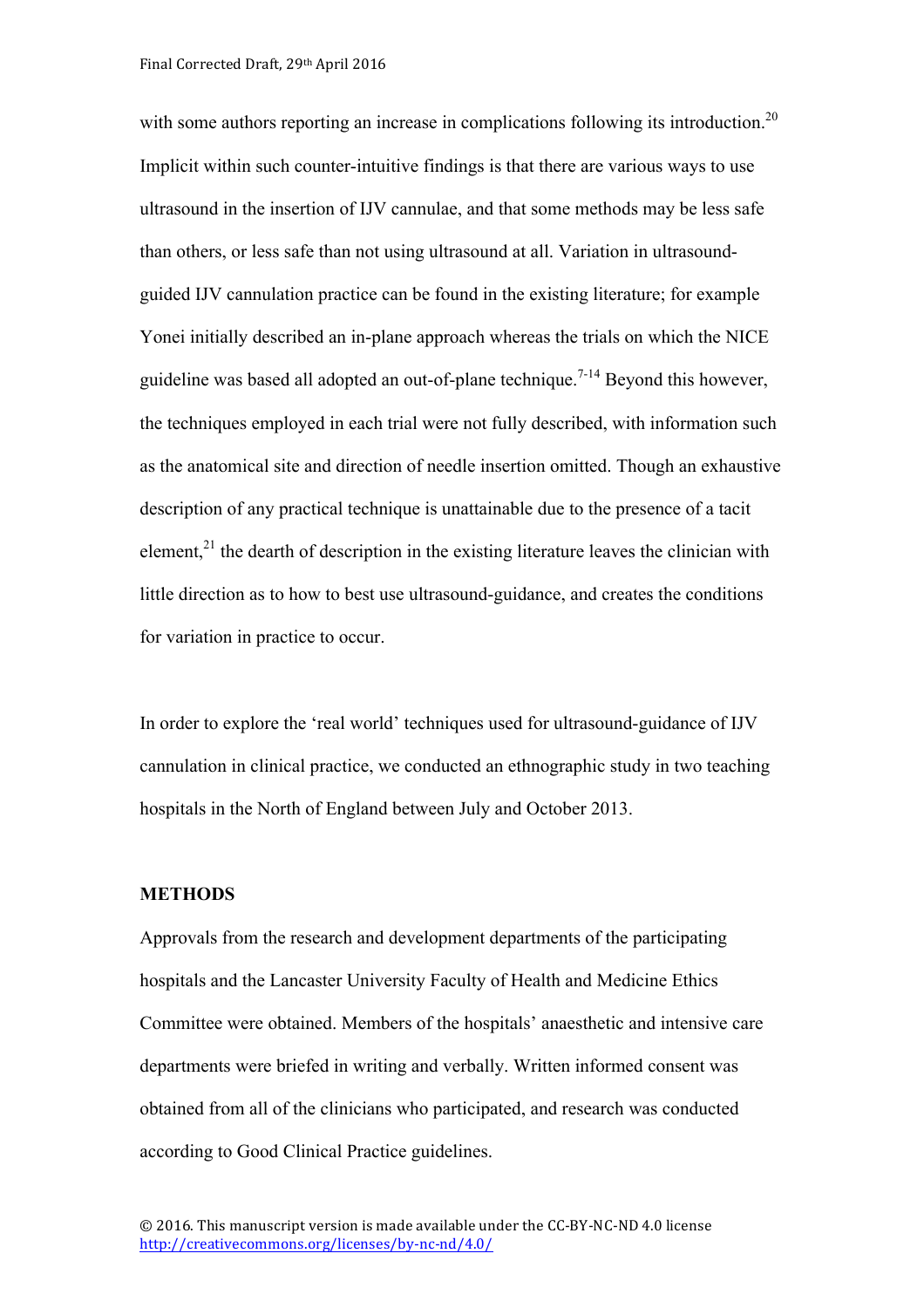Adopting an ethnographic approach allows the practice within a particular setting to be explored. It makes use of systematic direct observation, informal discussion, and secondary techniques such as interviews to allow the researcher to illuminate a particular phenomenon, in this case the techniques used for ultrasound-guided cannulation of the IJV. $^{22,23}$ 

The settings within hospitals were stratified: hospital 1 was divided into theatres and intensive care, and hospital 2 into theatres, intensive care, and cardiothoracics. Data collection in each of these settings commenced with semi-structured interviews with the consultants responsible for management of the department (e.g. clinical director) and for the training of junior staff (e.g. college tutor). The purpose of these interviews was to provide context for the study. This was followed by observation of clinical episodes in which IJV catheterisations were attempted. The clinical episodes were purposively sampled using a maximum variation strategy: aiming to observe the widest possible variety of clinical settings, grades of anaesthetist, times of day and degrees of clinical urgency. The study was concluded with semi-structured focus group discussions to which all study participants were invited. All observations and interviews were undertaken by the same researcher (CS), who is an anaesthetic registrar familiar with the procedure and settings under study.

Data was recorded by way of audio recording (interviews and focus groups) and field notes (interviews, focus groups and observations). These notes and recordings were transcribed at the earliest convenience. Names of individuals and institutions were replaced with anonymised identifiers (e.g. 'consultant  $1 (C1)$ ', 'trainee  $2 (T2)$ ') and original recordings and notes were confidentially destroyed. The anonymised transcripts were then imported into Atlas.ti version 7 (Atlas.ti Scientific Software Development GmbH, Berlin) for coding and analysis.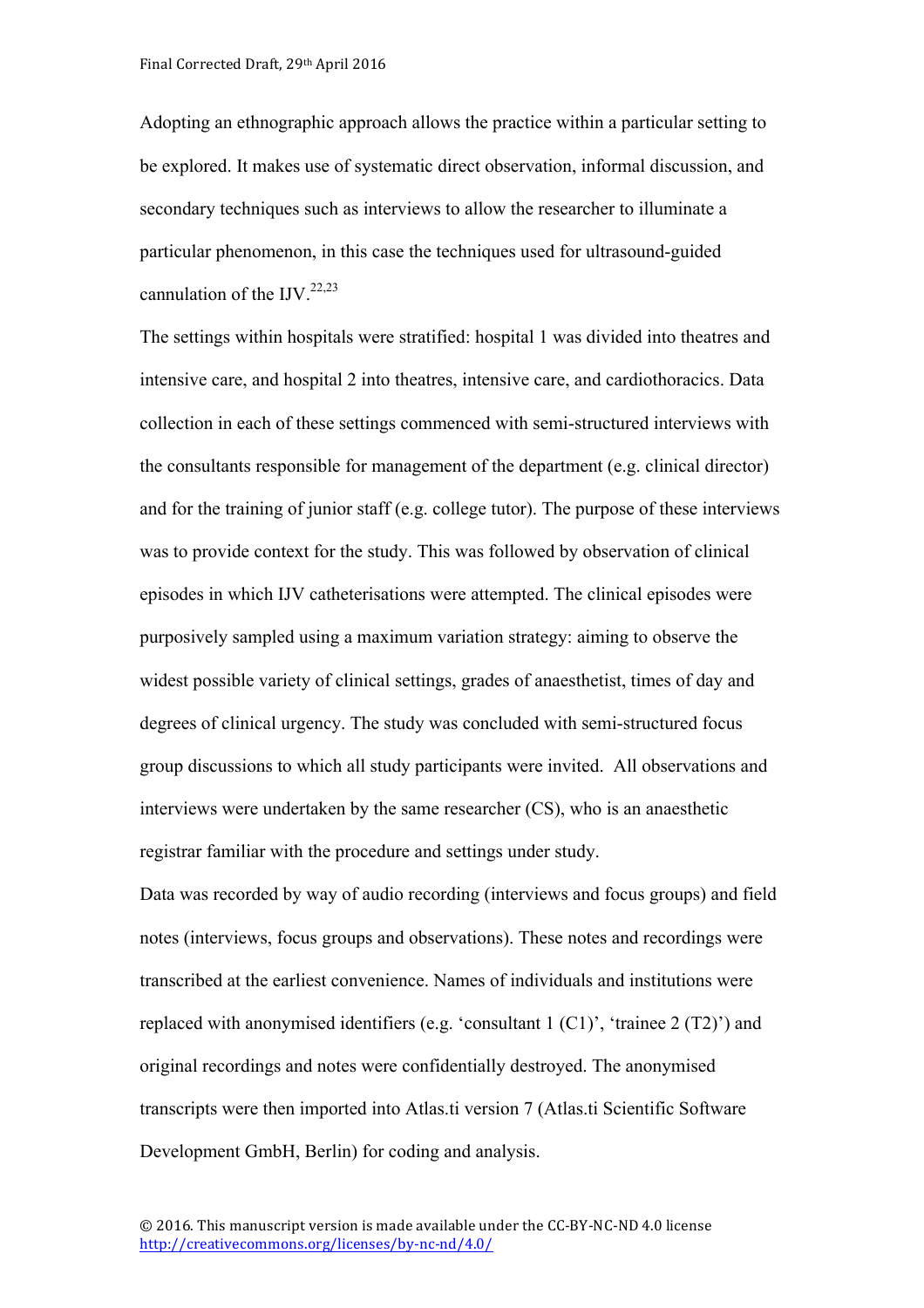Analysis of the data began with detailed reading of the transcripts followed by the identification of passages with recurring content, resulting in the development of provisional emergent themes. These were developed through an iterative process involving re-reading and comparison. Regular meetings with co-investigators allowed samples of the data analysis to be scrutinised, and triangulation between interviews, observations and focus group material was noted. Finally, the emergent themes were presented to the participants in order to seek feedback and confirm the validity of the study findings.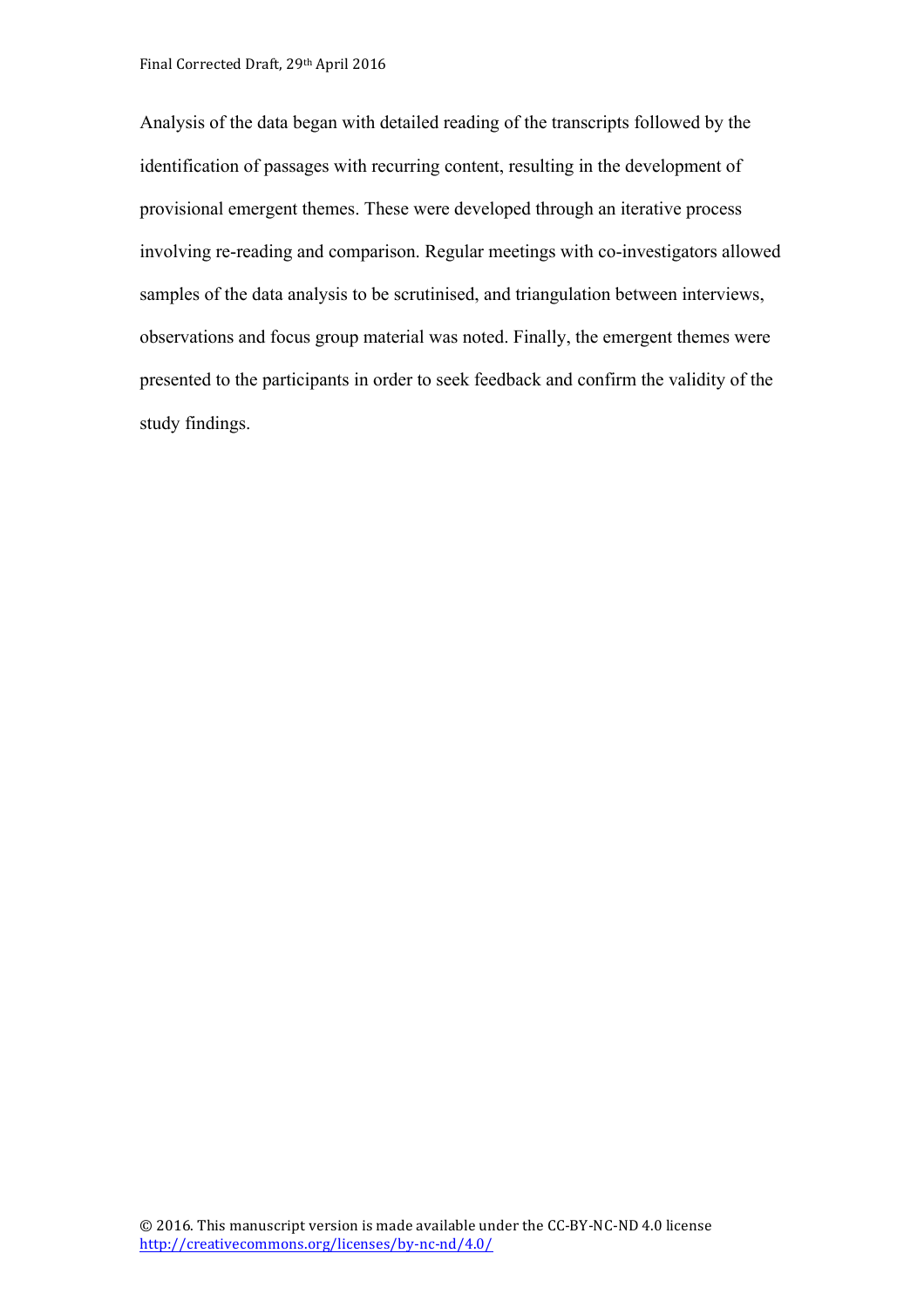#### **RESULTS**

The study was undertaken in two teaching hospitals in the North of England. Hospital 1 has approximately 400 beds. Critical care is provided in a combined intensive care and high-dependency unit. Hospital 2 has approximately 800 beds, and has a large cardiothoracic surgery unit. Critical care services include an intensive care unit, a high dependency ward, and a separate cardiothoracic critical care unit. As a result of it's larger size and specialist services, substantially more central venous catheterisations are undertaken at hospital 2.

Twenty-seven clinical episodes were observed, in which 39 IJV cannulations were attempted and 36 central venous catheters were successfully inserted. Nine observations were in the cardiothoracic setting (in which two central venous catheters were typically inserted in the same IJV), ten were in operating theatres, four in critical care, and four in a remote site on a scheduled list of Hickman line insertions. The main operator was a consultant in 16 observations and a trainee in 11 observations. Four observations occurred in hospital 1, and 23 took place in hospital 2. In three observations landmark technique was the initial method used for locating the IJV, though this was converted to ultrasound in one instance. In 24 observations ultrasound guidance was used as the primary method, though in two of these observations the researchers view was somewhat obscured and the needling technique could not be seen in sufficient detail; these observations were therefore excluded from this analysis. No major complications were observed during the study.

Four distinct approaches to the IJV and three ultrasound techniques were seen during the observations: we have named the approaches in terms of the angulation of the needle as the *traditional landmark technique*, the *ultrasound-guided traditional approach*, *ultrasound-guided medial angulation*, and the *ultrasound-guided steep*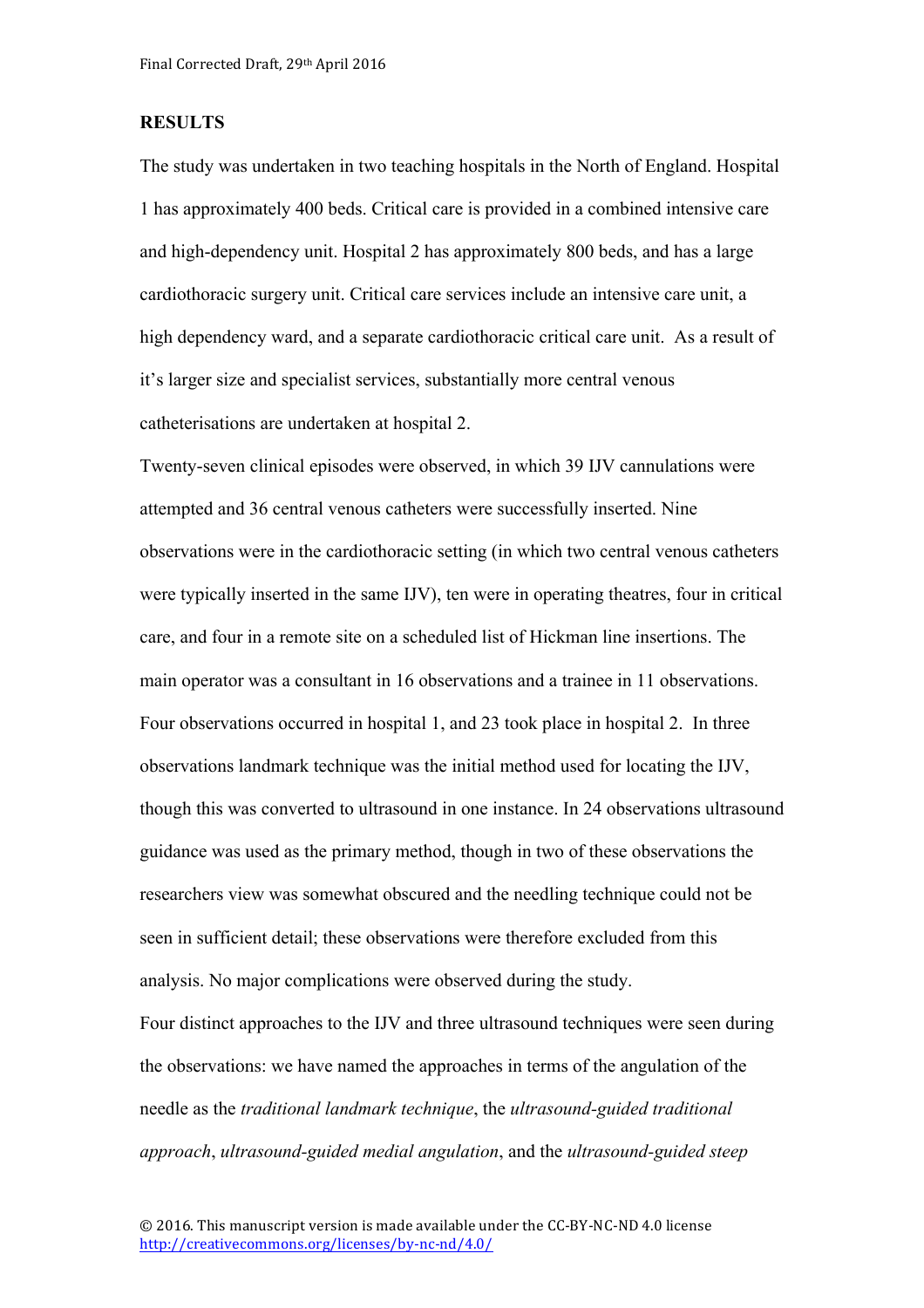*approach*. Two of these approaches, ultrasound-guided medial angulation and the ultrasound-guided steep approach, appear unique to ultrasound-guided IJV cannulation and do not appear to have been documented in the literature thus far. We describe each of the observed techniques, providing illustrations for clarity, and have included excerpts from the recorded dialogue and observations to demonstrate the social constructs pertaining to each technique. It should be noted that combinations of techniques were observed in a few instances (e.g. medial angulation and steep approach).

#### **'Traditional' landmark technique**

In the three instances where landmark technique was observed (all consultant operators), well-established anatomical principles were adhered-to: the carotid artery was palpated and the needle inserted laterally to it, with a shallow caudal angulation and lateral intent.<sup>3,4</sup> Whilst observation of the landmark technique was not an objective of the study, it provides a point of reference against which the ultrasoundguided techniques can be compared.

Of particular relevance was an instance in which the operator used the landmark technique as the initial method for locating the IJV, before switching to ultrasoundguidance when the vein was not located. In this observation the vein was found to be directly superficial to the carotid artery when ultrasound was used, indicating why the insertion of the needle lateral to the arterial pulsation had failed to yield venous blood and demonstrating an advantage of ultrasound-guidance.

Despite the observable advantage of ultrasound in this instance, there was a sense amongst many consultants that the traditional landmark technique remained an important skill, and was being degraded in modern practice, thus introducing a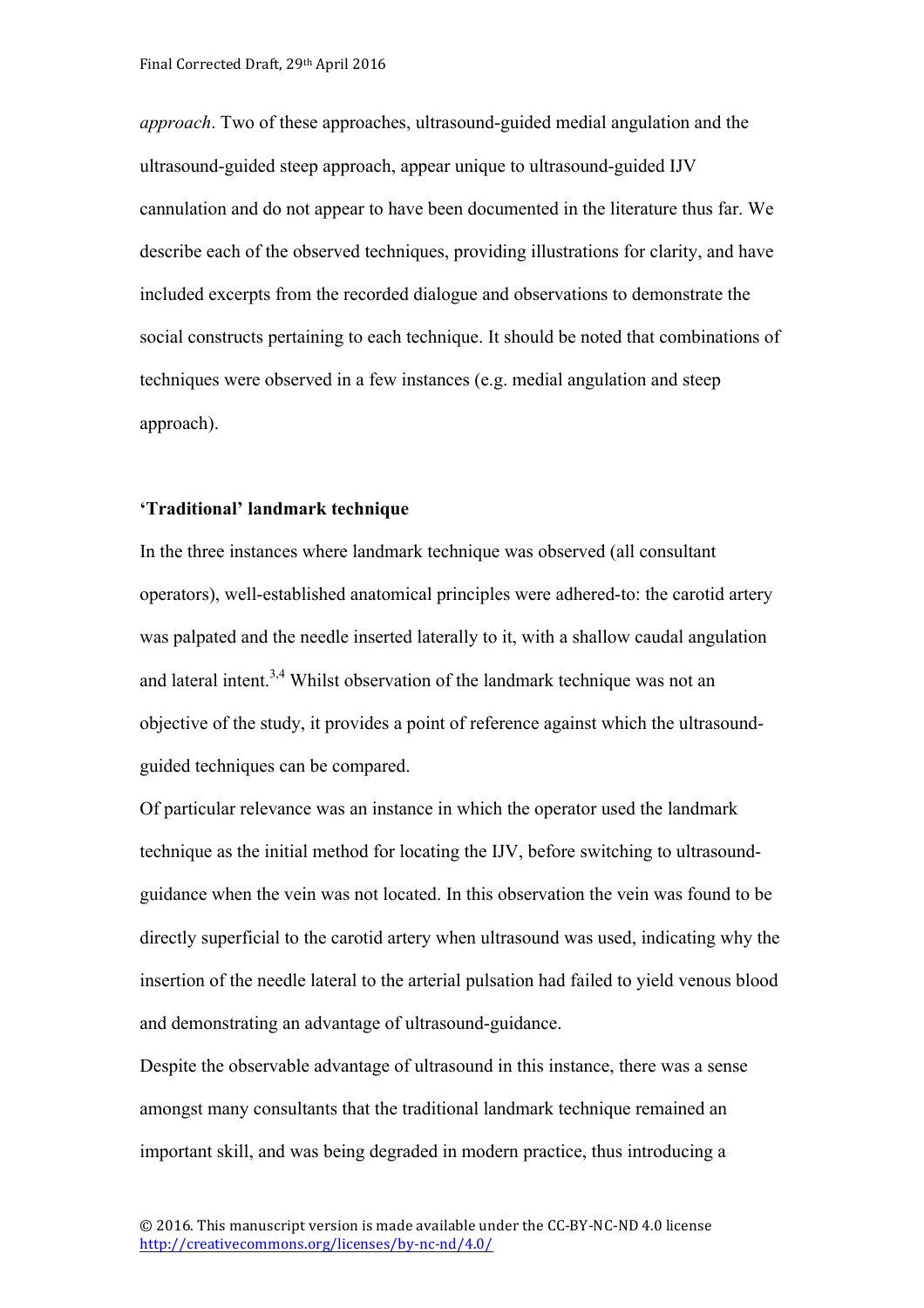vulnerability that had not existed before the introduction of ultrasound. Some consultants, recognising the tension between maintaining the skill whilst adhering to guidelines, had devised methods to attempt to encourage trainees to consider the anatomical landmarks as well as using ultrasound-guidance (Excerpt 1).

C17: '…what annoys me is that they're [anaesthetic trainees] moving away from the anatomy, they don't seem to know the anatomy of the vein they're trying to cannulate. I think that's a real shame because some day they may not have an ultrasound machine available.'

#### **Focus group with cardiothoracic anaesthetists, hospital 2**

C22: 'I still like my trainees to.. know how to put a central line without ultrasound, 'cause it's a basic skill. So I always train them, putting the landmarks beforehand and then putting the ultrasound … exactly where the landmark is. I don't advise them to put the central line without ultrasound but knowing their landmarks, knowing a specific position they can put a central line without ultrasound: that's very important.'

#### **Interview with anaesthetic consultant, hospital 1**

#### **Excerpt 1:** Discussions of the Landmark Technique

#### **Ultrasound-guided 'traditional' approach**

In seven cases (six consultants, one trainee) the needle was inserted using a shallow caudad angulation with lateral intent, combined with out-of plane ultrasoundguidance. This replicates the principles of the traditional landmark technique with the addition of ultrasound.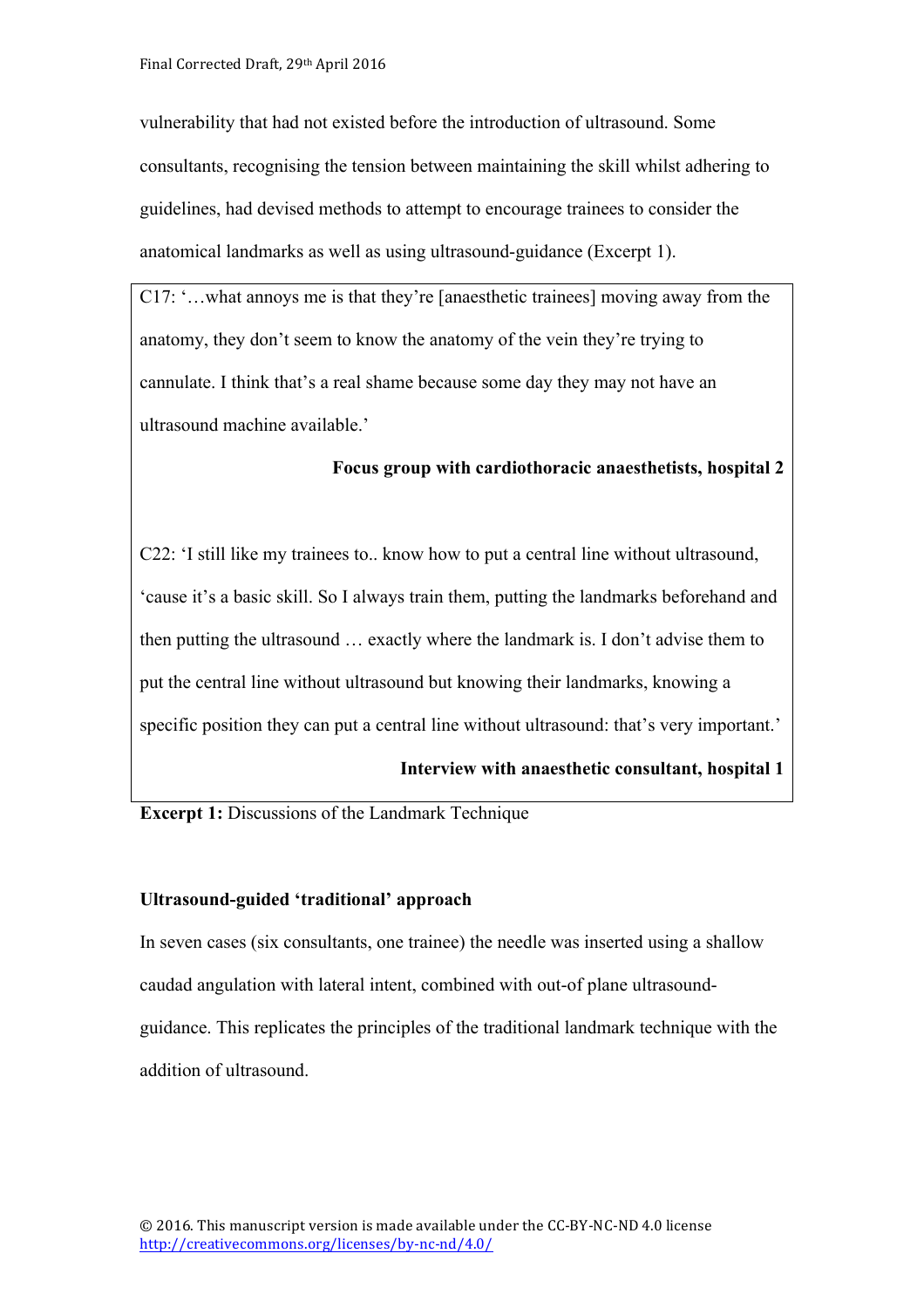This method was thought to be the optimum technique by a number of the cardiothoracic anaesthetists, who expressed a particular concern about approaches which adopted a medial angulation of the needle (Excerpt 2).

C15: 'I think what a lot of the trainees do is put the ultrasound beam on… so you've got the ultrasound [probe] sort-of round the side of the neck and you end up getting views where the vein's right on top of the artery. And you end up with the angle of the needle going in towards the artery  $(C17:$  yeah) and I think that's dangerous'  $(C17:$ 'yeah')…

C17: 'You see them approaching very laterally (C15: yeah, yeah). It should be coming in this direction rather than this direction.' H*e mimes lateral angulation of the needle, then medial angulation.*

C15: 'It seems to be a really common thing to do, doesn't it?'

C17: 'It's when you see the central lines on the [cardiothoracic critical care] unit. They're way over here, [*he points to the side of his neck*] where they should be up here' [*he points to the front of his neck, at the anterior edge of the* 

*sternocleidomastoid*]. (C15: 'yeah') (C24: 'yeah').

#### **Focus group with cardiothoracic anaesthetists, hospital 2**

**Excerpt 2:** cardiothoracic anaesthetists discussing alternative approaches to IJV cannulation.

#### **Ultrasound-Guided Medial Angulation**

In 13 cases (seven trainee operators, six consultants) the needle tip was angulated medially in the transverse plane combined with ultrasound guidance. This represents a significant departure from the traditional approach to IJV cannulation as the needle is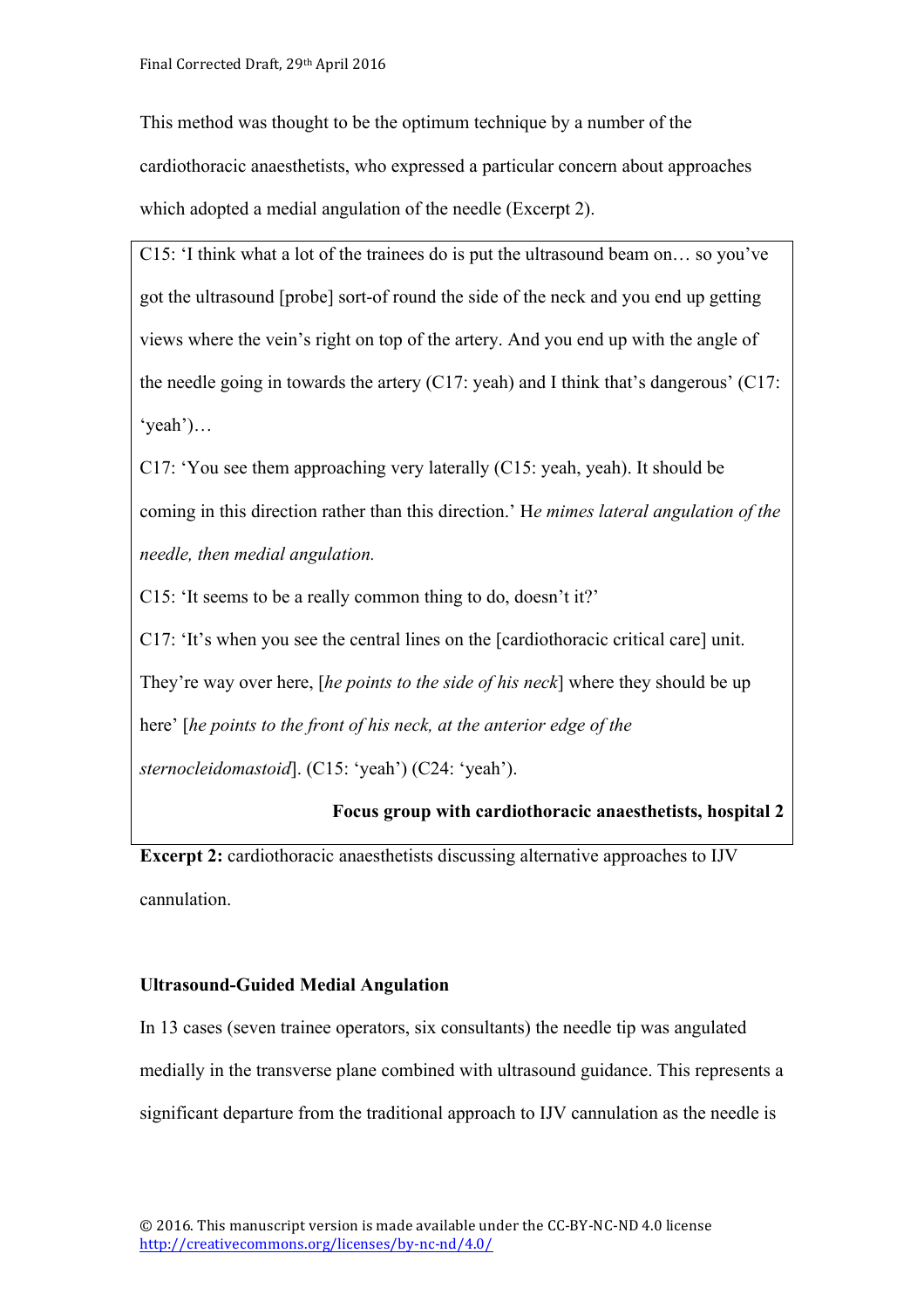directed towards rather than away from the carotid artery. A representation of ultrasound-guided medial angulation can be seen in Figure 1.



**Figure 1:** Illustration of medial angulation of the needle tip.

As articulated in Excerpt 2, there are concerns that the medial angulation of the needle may be a less safe approach to cannulation of the IJV due to the possibility of arterial puncture if the needle is inserted too far. Though no such complication was observed in the study, an awareness of this risk was demonstrated by a supervisor in the clinical setting (Excerpt 3).

T15: 'You're away from it, you just need to go medially, I think you're through it, you might get it on the way back.'

T14: *withdraws the needle to just below the skin, aspirating, but gets no flashback. She then angles the needle 30 degrees medially and advances it towards the vein. The lateral wall of the vein is seen to buckle on the ultrasound screen and a bright dot is seen at the apex of the buckle.* 

T15: 'You're heading straight for the artery!'

# **Senior trainee (T15) supervising junior trainee (T14), ITU, hospital 2**

**Excerpt 3:** Supervisor demonstrating an awareness of the risk of medial angulation.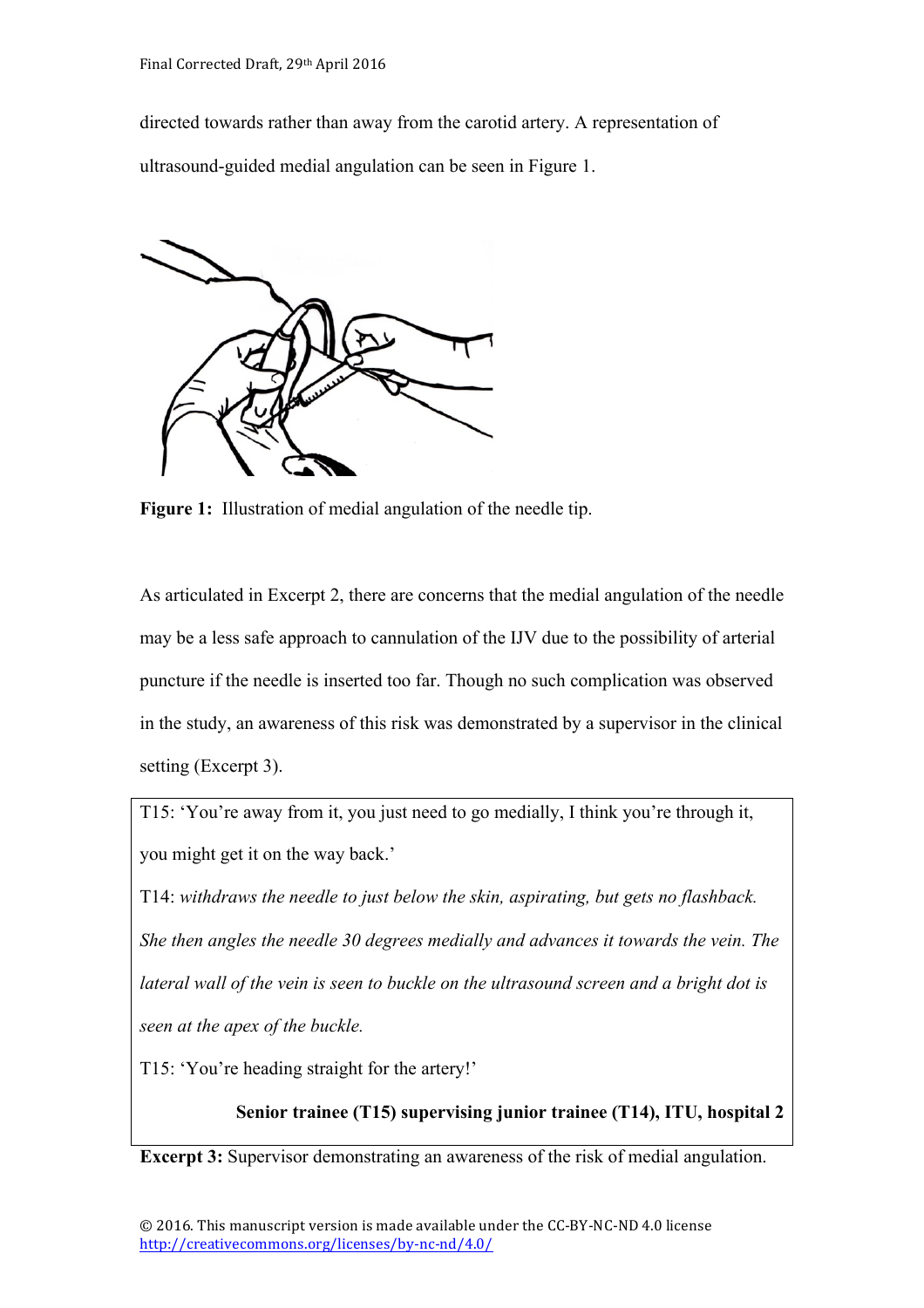#### **Ultrasound-Guided Steep Approach**

In nine cases (six trainees operators, three consultant) the needle was angulated steeply in relation to the surface of the skin in combination with ultrasound-guidance ('steep' was defined in our study as greater than 45 degrees). Again, this technique represents a departure from the traditional approaches. The three observations in which a consultant operator used this technique were during the insertion of Hickman lines, and were the only instances in which an in-plane ultrasound technique was observed in this study. A representation of the steep approach can be seen in Figure 2.



**Figure 2:** Illustration of the steep approach.

Though the majority of the IJV cannulations undertaken using the steep approach proceeded uneventfully, in one observation in which a trainee was attempting to cannulate an obese patient's IJV the procedure had to be aborted because of failure to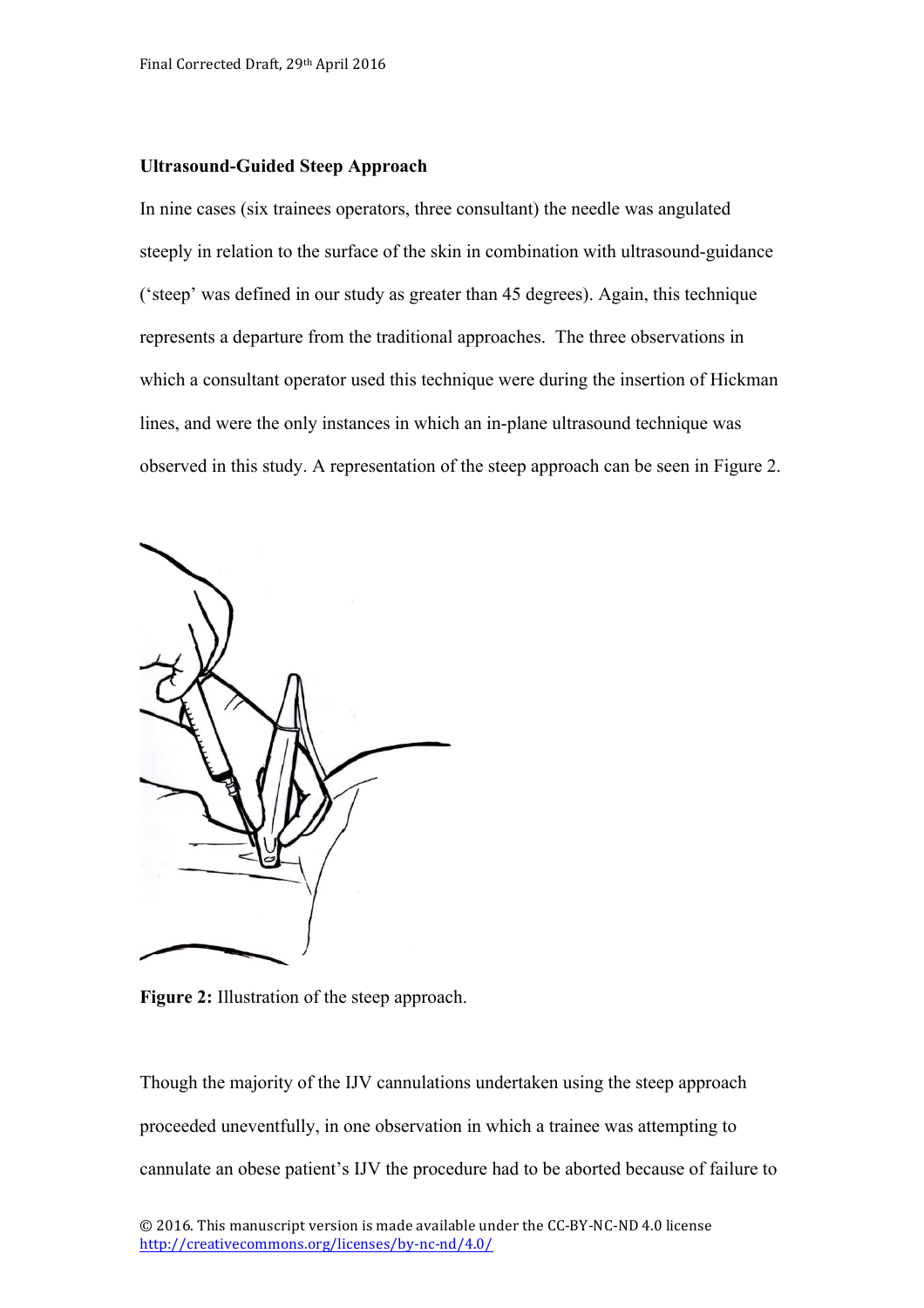thread the catheter over the guidewire, and this was later resolved by a different operator using an ultrasound-guided traditional approach. The reason for this failure of the steep approach is open to speculation, however one hypothesis is that the guidewire, and subsequently the catheter, must negotiate a tortuous path in a patient with substantial subcutaneous tissue. This was discussed in relation to haemofiltration catheters (Excerpt 4).

C21: 'So would you change your technique for a vascath [haemofiltration catheter] compared to a central line?'

T8: 'No, because I come further back and go… I don't go in at an acute angle [to the ultrasound probe], but I think the people that do go right next to the probe and basically at ninety degrees to the skin do struggle when they come to put the vascaths in… (C19: 'yeah, cause the tract's gonna be…') … and the vascaths don't work 'cause the tract's so sort-of angled that the flows are pretty bad and they wonder why they don't work.'

C19: 'Yeah. Good point. [*she says this with a sense of discovery].*

## **Focus group, anaesthetists and intensivists, hospital 1**

**Excerpt 4:** discussion of the disadvantages of steep angulation.

#### **Ultrasound techniques**

Three discrete ultrasound techniques were utilised during the IJV cannulations observed in our study. The most frequently observed technique (22 cases) has been described as the *static out-of plane technique*. <sup>24</sup> This involves the ultrasound probe being placed so that a transverse image of the IJV is visible on screen and the needle being advanced perpendicularly to the plane of the image whilst the ultrasound probe is held still. In some cases the needle was visualised on-screen as a bright dot,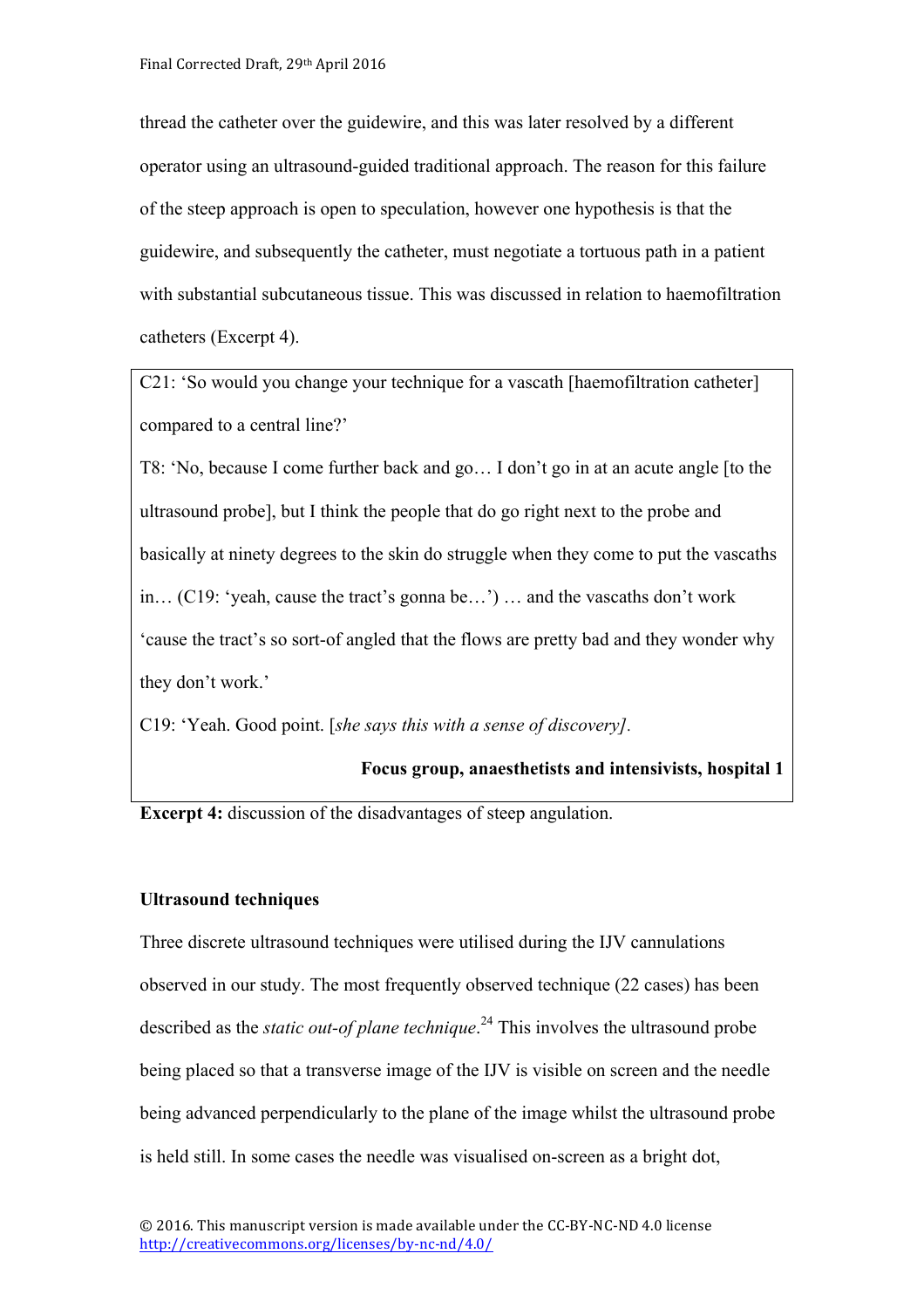whereas in others distortion of the tissues was evident on the ultrasound screen but the needle was not seen.

In three cases with the same operator, the *in-plane approach* was used in which the IJV and the needle were visualised in the long  $axis.^{24}$  It was evident that this was a more time-consuming and technically demanding technique as manipulation of the ultrasound probe as well as the needle was required. The entire shaft of the needle and the needle tip could be seen on the ultrasound screen, providing the operator with an enhanced awareness of the needle tip location.

In one case a *dynamic out-of-plane technique* was used. <sup>24</sup> This involved simultaneous manipulation of the needle and the ultrasound probe so that the image on the screen was advanced ahead of the path of the needle and then the probe was rocked back to intercept the needle tip. This technique appeared to offer an enhanced awareness of which part of the needle was being visualised when compared to the static out-ofplane technique.

In the one remaining case where ultrasound was used, the technique could not be accurately observed.

#### **Attitudes to Risk when using Ultrasound**

Whilst many consultant participants were critical of the new techniques as detailed above, a post-ultrasound change in practice to favour a more lateral point of insertion with a medial needle angulation, and a steeper approach was acknowledged amongst the consultants in the anaesthetic and ITU focus group at hospital 2, though on reflection the motives underlying their change in practice were not clear to them (Excerpt 5).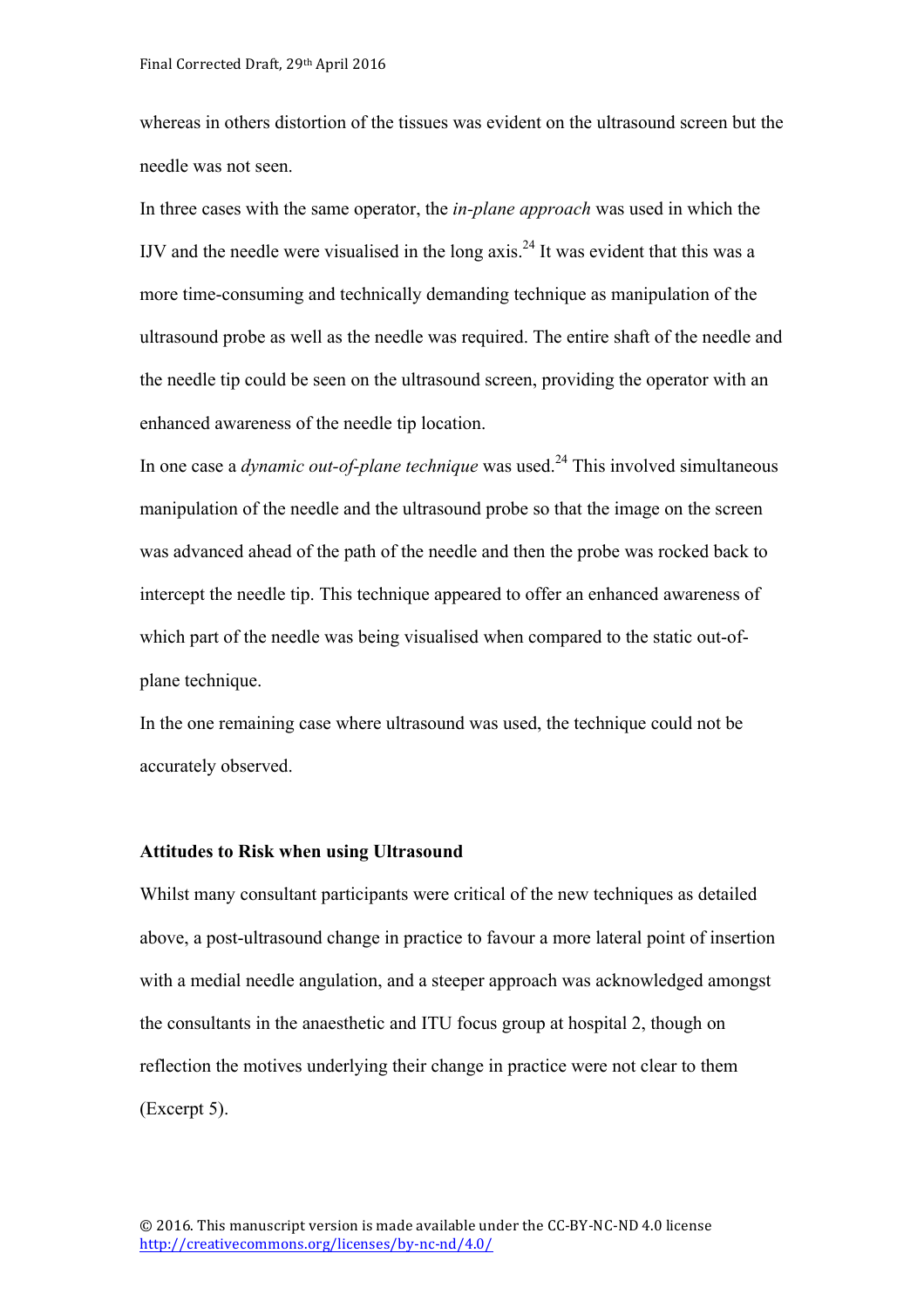C1: …'we're obviously doing something quite different because we're putting them [internal jugular central lines] in a different place in terms of they are much more lateral. They are going through sternomastoid and that's not what we used to do. It would be interesting to know if that's more just an anaesthetic approach, to go sideways, or whether that's to do with the drapes we've got also, which gives us a small hole to work in, so people often lose the whole anatomical relationships and go 'I've got a hole, I can see a vein on ultrasound. I haven't a clue where it is but it doesn't matter.'

C31: 'What we're doing at the moment is going into the top of the vein. What we were doing was going into the medial wall… I have occasionally thought 'well should I do it?' but then you're faced with the vein and the obvious thing is:' [*he mimes inserting the needle vertically*].

# **Focus group, anaesthetists and intensivists, hospital 2**

**Excerpt 5:** discussion of the change in technique since the introduction of USG

A number of participants believed that ultrasound offered a 'false sense of security', causing operators to become inattentive to other safety principles, and suggested that ultrasound-guided internal jugular cannulation could lead to higher rates of complications if used inappropriately (Excerpt 6).<sup>20</sup>

C10: '…I believe that it was advertised that the incidence of injuries to the patient would go down but I think it might have gone up and might still be up…'

CS: '..how do you think that occurs? That's quite interesting, that patients might be injured more often. How can ultrasound lead to that?

C10: 'Umm, false sense of security. That's what I think happens when people use ultrasound without [understanding] how exactly, how they should use it. That's all.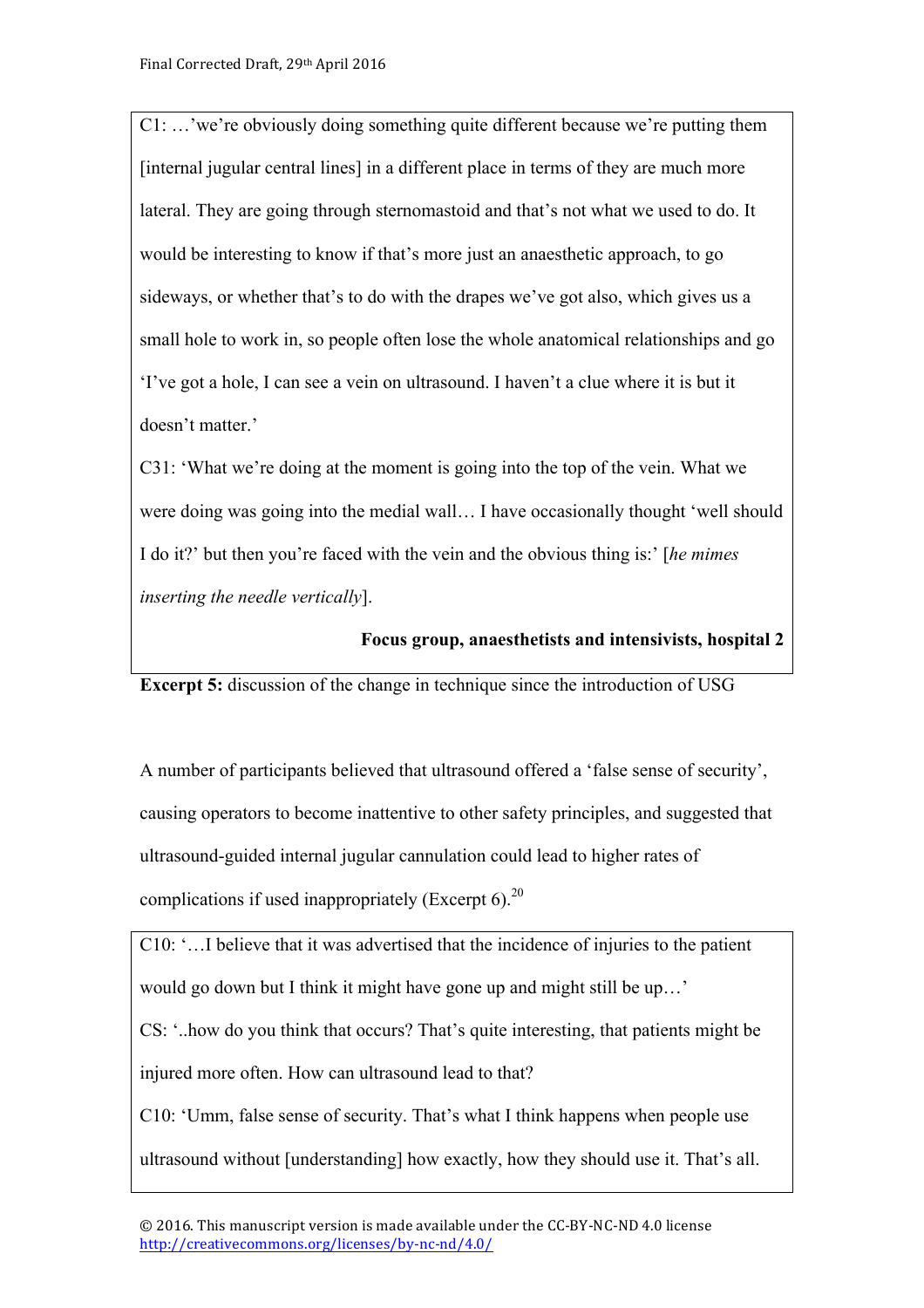# **Interview with cardiothoracic anaesthetic consultant, hospital 2**

**Excerpt 6:** description of the 'false sense of security' offered by USG

The diversity of ultrasound techniques was discussed in all three of the focus groups. Participants accepted the advantages of those approaches that offered the operator an enhanced appreciation of the needle tip position, however it was acknowledged that such techniques were undertaken in a minority of cases, as described in a trainee's reflections on attending an ultrasound training course run by an expert faculty (Excerpt 7).

T8: Um, I think it told me what you're actually supposed to be doing rather than what everybody does. They [the course faculty] very much went on about always seeing the end of your needle, whereas I think the way it's taught from people they don't actually see the needle as it goes into the vessel.

## **Focus group, anaesthetists and intensivists, hospital 1**

**Excerpt 7:** discussion on the importance of needle tip location

The reason why operators may be hesitant to develop such techniques despite their perceived superiority was explored by participants of one focus group, who felt that the comparative ease of many central line insertions did not provide sufficient incentive to develop advanced ultrasound techniques (Excerpt 8).

C31: ... that's how a lot of trainees certainly start out doing it. It's, err, target practice. 'if I can see it, [C1: Yes] it's roughly under there, I'll poke my needle at it.' [C1: Yes] And what we don't do is then refine that and do any… dynamic interaction between, you know [C1: mmm *in agreement*] tilting the probe, moving the probe, as you're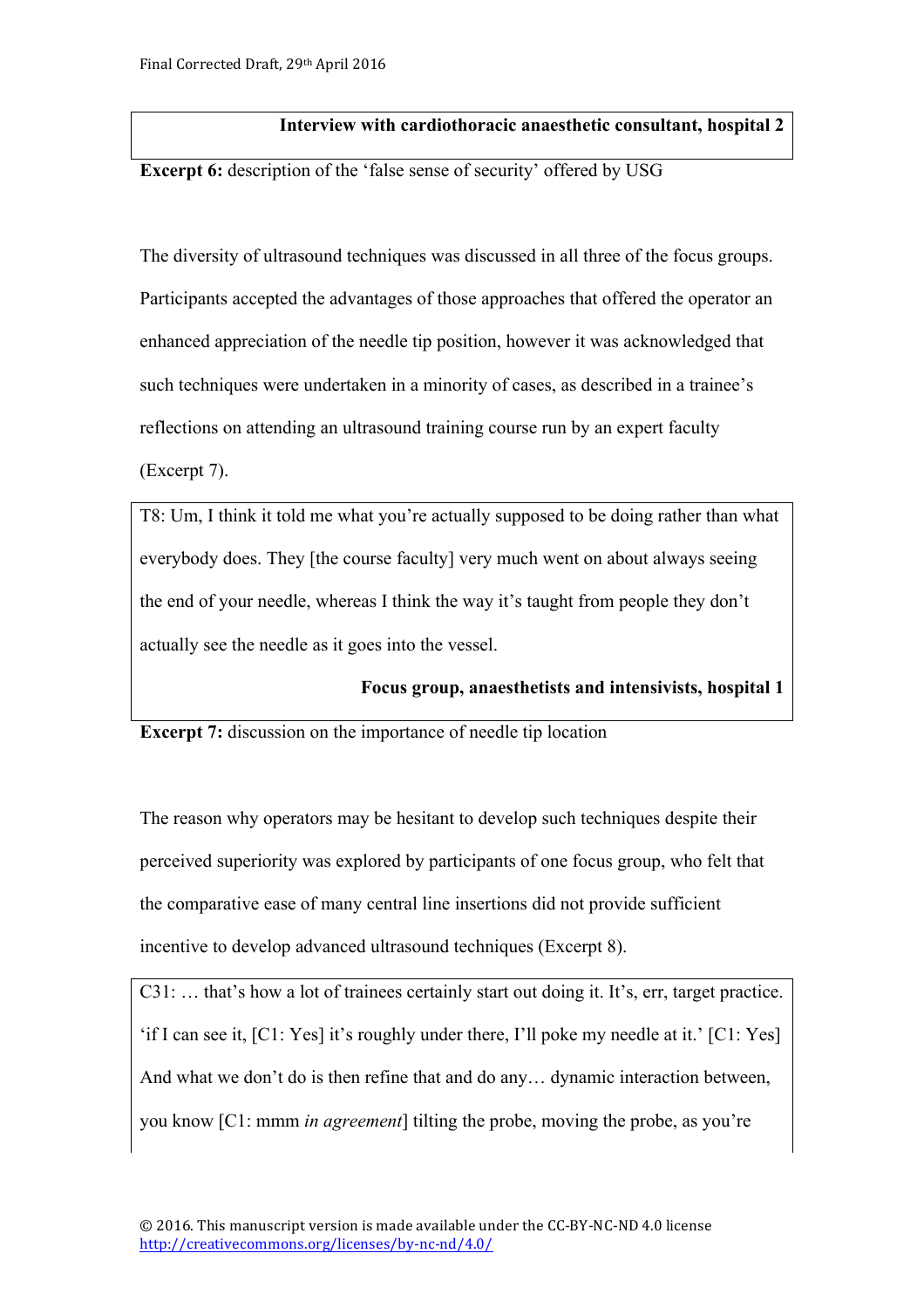advancing the needle… whether it's because people come to [in-plane] techniques late… to look, actively look and try and define exactly where you're needle is… C1: Is it again a problem with central lines that the easy ones are bloody easy? So you can sit there, slap your probe on and say 'Doddle. I'm in.'

Focus group, anaesthetists and intensivists, hospital 2

**Excerpt 8:** discussion of the barriers to the development of advanced USG techniques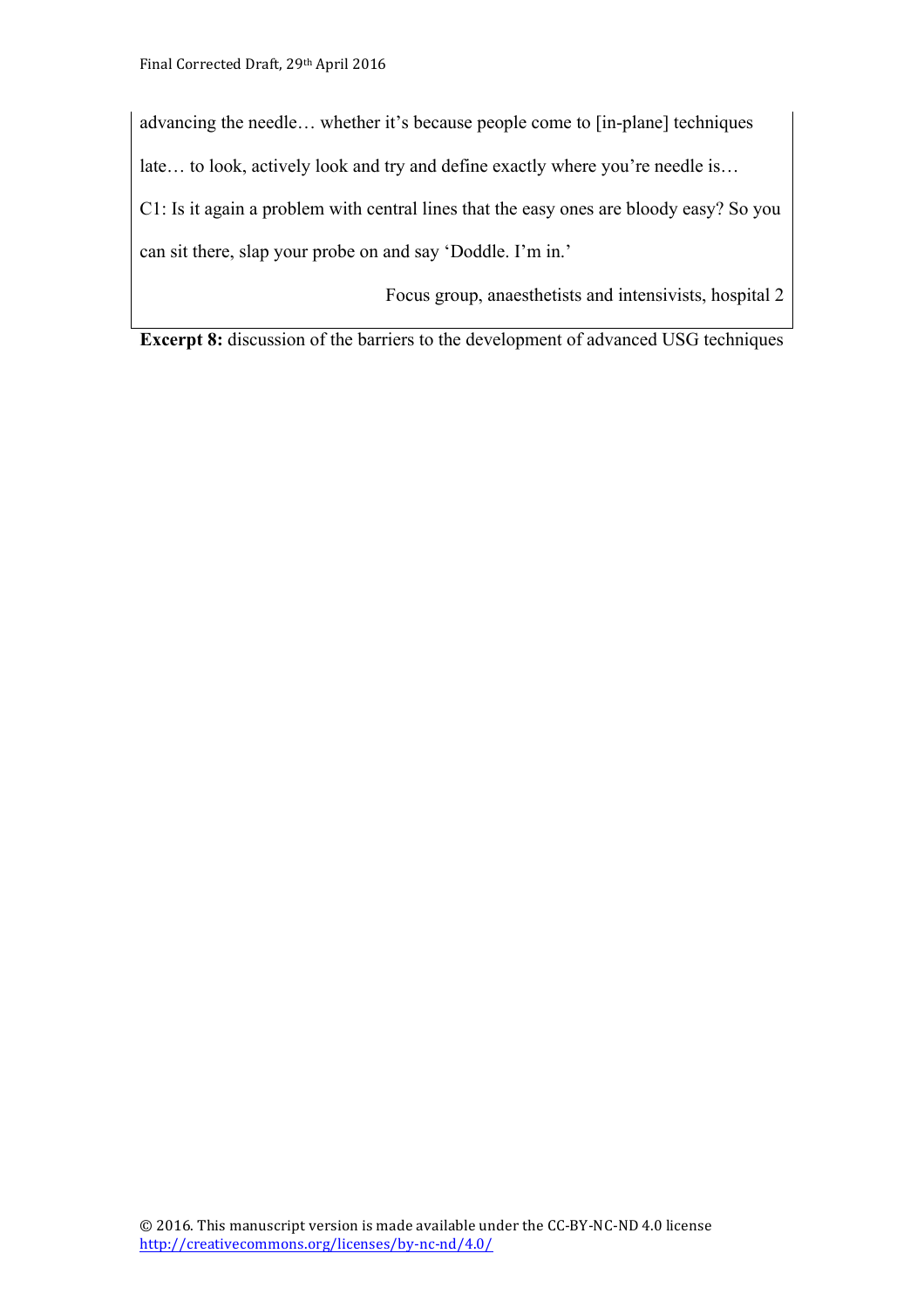#### **DISCUSSION**

In this paper we demonstrate that the introduction of ultrasound-guidance to the cannulation of the internal jugular vein has enabled the emergence of at least two associated needling methods that represent a departure from the principles of traditional landmark techniques: *ultrasound-guided medial angulation* and the *ultrasound-guided steep approach*. Whilst neither new technique is necessarily problematic, both appear to have potential disadvantages when compared to the traditional technique in certain circumstances, specifically the tortuous path of the guidewire with a steep approach, and the risk of arterial puncture if the internal jugular vein is transfixed in the case of medial angulation. The latter seems to be of particular significance given that posterior wall perforation with the needle is commonplace in out-of plane ultrasound-guided internal jugular cannulation, and this is known to be a mechanism for accidental arterial cannulation whilst using ultrasound-guidance.<sup>25</sup> This is of particular relevance in combination with factors such as hypovolaemia which may cause the internal jugular vein to collapse during the procedure, decreasing the target size and increasing the risk of puncturing the posterior wall, as demonstrated in Blaivas' case series of accidental arterial cannulations. 26

A number of possible stimuli for the adoption of the new practices observed in this study were suggested. These include the ultimate requirement to place the needle into the vein which, when made visible by ultrasound, may tempt the operator to do 'the obvious thing' as discussed in Excerpt 5 – to needle the vein where it is most superficial, even if this involves sacrificing the principles of traditional central venous cannulation techniques. The 'false sense of security' articulated by study participants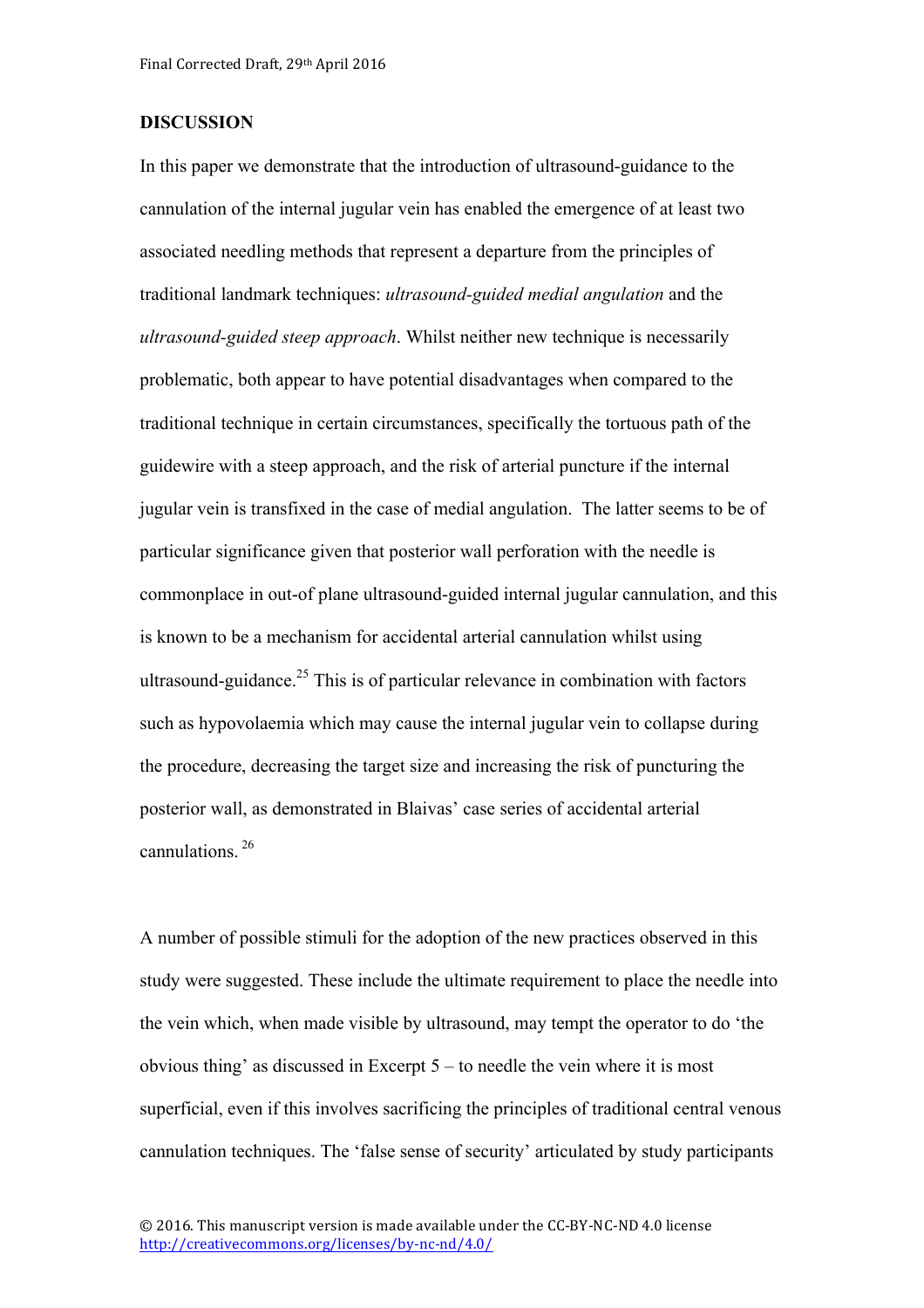may lead to a lack of consideration of needle direction or a diminution of its perceived importance due to risk compensation.<sup>27</sup> These factors, combined with a lack of precise descriptions of how to use ultrasound-guidance in either the primary evidence base or the guidelines subsequently derived from it create the conditions for the variation of practice.

Some operators varied their ultrasound-guided internal jugular cannulation technique deliberately to suit the patient. This was demonstrated by the consultant who altered his ultrasound technique from *in-plane* to *static out-of-plane* during the Hickman line list, and such flexibility has previously been identified as a characteristic of expert practice.<sup>28</sup> This can be contrasted with the rigid practice of the trainee who persisted with the *ultrasound-guided steep approach* in the obese patient despite repeated lack of success. The diversity of techniques observed in our study indicates that the clinician retains a high degree of autonomy in choosing the specifics of the ultrasound-guided internal jugular cannulation procedure, but in order to select a technique appropriately, a clinician should be aware of the range of techniques available, and their relative benefits and risks. Classifying techniques as we have done in this paper enables the succinct description ultrasound-guided internal jugular cannulation practice, facilitating the intentional selection of appropriate techniques and providing a taxonomy with which to plan procedures, act with intention,  $2<sup>9</sup>$  and describe them precisely in medical notes, research papers, and teaching situations. It appears from our data that experts may be 'unconsciously competent' in multiple approaches to ultrasound-guided internal jugular cannulation, whereas novices may be 'unconsciously incompetent', unaware that alternative approaches may reduce risk or difficulty. By giving names to the solutions that have been developed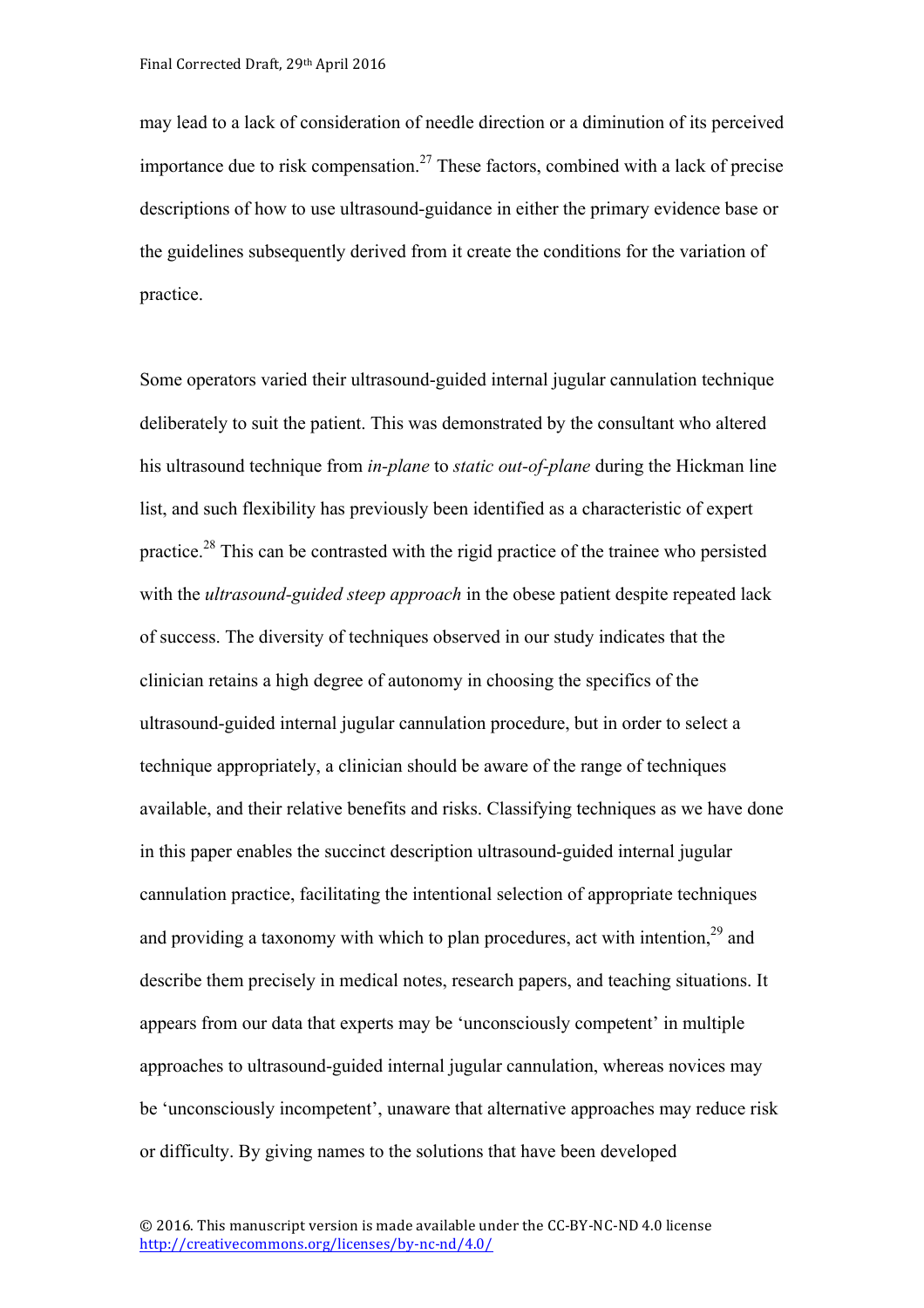spontaneously by practicing anaesthetists, we hope to assist both experts and novices to move towards an enhanced awareness of their own practice, and that of others.<sup>30</sup> It is of relevance that although the anaesthetic training curriculum in the UK states that an anaesthetic trainee should be competent to undertake central venous catheterisation in straightforward circumstances by the end the first two years of anaesthetic training, there is no specification for exactly how this training should be undertaken.<sup>31</sup> In a different part of this study it was found that acquiring the skill of internal jugular cannulation is largely experiential and learning is situated in the workplace.<sup>32</sup> Therefore, knowledge of the techniques, advantages and pitfalls of ultrasound-guided internal jugular cannulation are of relevance to trainees and consultants alike.

Ultrasound-guided central venous cannulation is treated as a single entity in national and international guidelines but this study reveals that the real-world situation is more complex, with multiple techniques each presenting respective advantages and disadvantages. 16,17 It is a commonly observed phenomenon that results obtained in clinical trials have limited applicability in real-world clinical practice, and in a complex procedure such as internal jugular cannulation it appears highly likely that many practitioners are undertaking a procedure that is quite different from that investigated by study authors.<sup>33</sup> Some of the observed techniques appear to present technical challenges, and this may account for the paradoxical findings of researchers and the lived experiences of clinicians such as the participant in Excerpt  $6.^{20}$  It is well established in the literature that the introduction of 'safe' technologies may lead to unexpected consequences that if left unmitigated may diminish or even reverse their positive impact, and the data from our study provides insight into this concept.<sup>27</sup>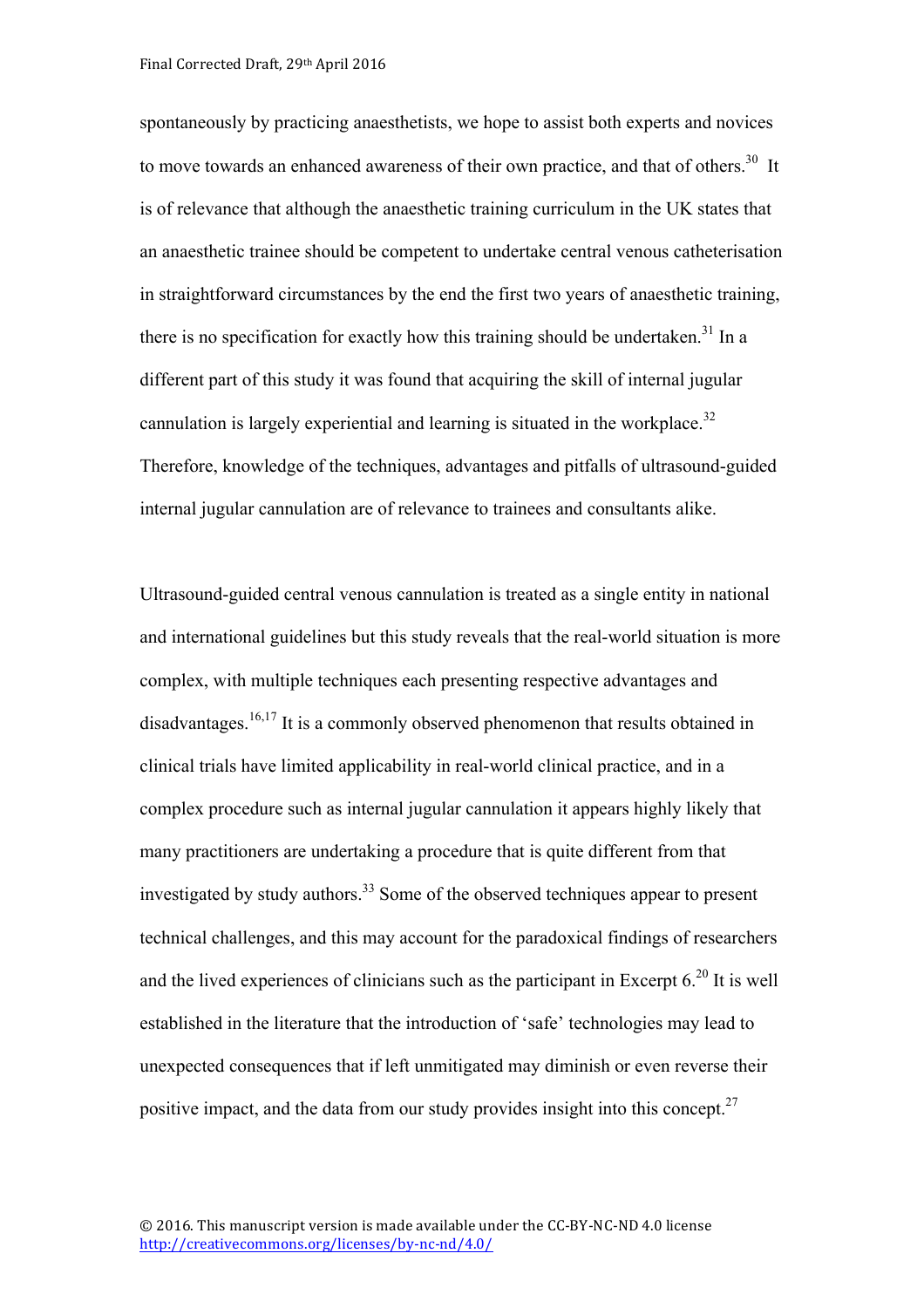#### **CONCLUSION**

Despite the technical challenges observed in this study, neither of the new ultrasoundassociated needling methods are *necessarily* problematic, and may present advantages in terms of ease of needling the internal jugular vein. A fundamental principle of ultrasound-guidance is identification of the needle tip and if this can be consistently achieved then any technique may be undertaken safely.<sup>33</sup> However this is known to be difficult to accomplish in practice with the out-of-plane approach as acknowledged by participants.<sup>25</sup> Some authors suggest that an in-plane ultrasound technique should therefore be used, in which the whole shaft of the needle is visualised, however this lacks the advantage of being able to see a cross-section of surrounding structures; others suggest a composite approach involving both in-plane and out-of-plane view, and an 'oblique axis' view, which provides in-plane needle visualisation with a view of surrounding structures, has been recently studied with encouraging results.<sup>25, 34-37</sup> Unfortunately the in-plane ultrasound technique is technically demanding and a change to this technique may represent an unrealistic expectation given the training burden it would represent.<sup>38</sup> The pragmatic recommendation is therefore to ensure that training in internal jugular cannulation does not present ultrasound-guidance as a panacea, but recognises and attempts to mitigate the potential for harm when using this technology in different ways.

A major flaw in existing clinical trials of ultrasound-guided internal jugular cannulation is the lack of adequate description of the technique used. In light of the findings of this study we suggest that authors of subsequent research papers make use of the taxonomy detailed in this paper to describe internal jugular cannulation techniques. This measure would allow readers to ascertain more precisely the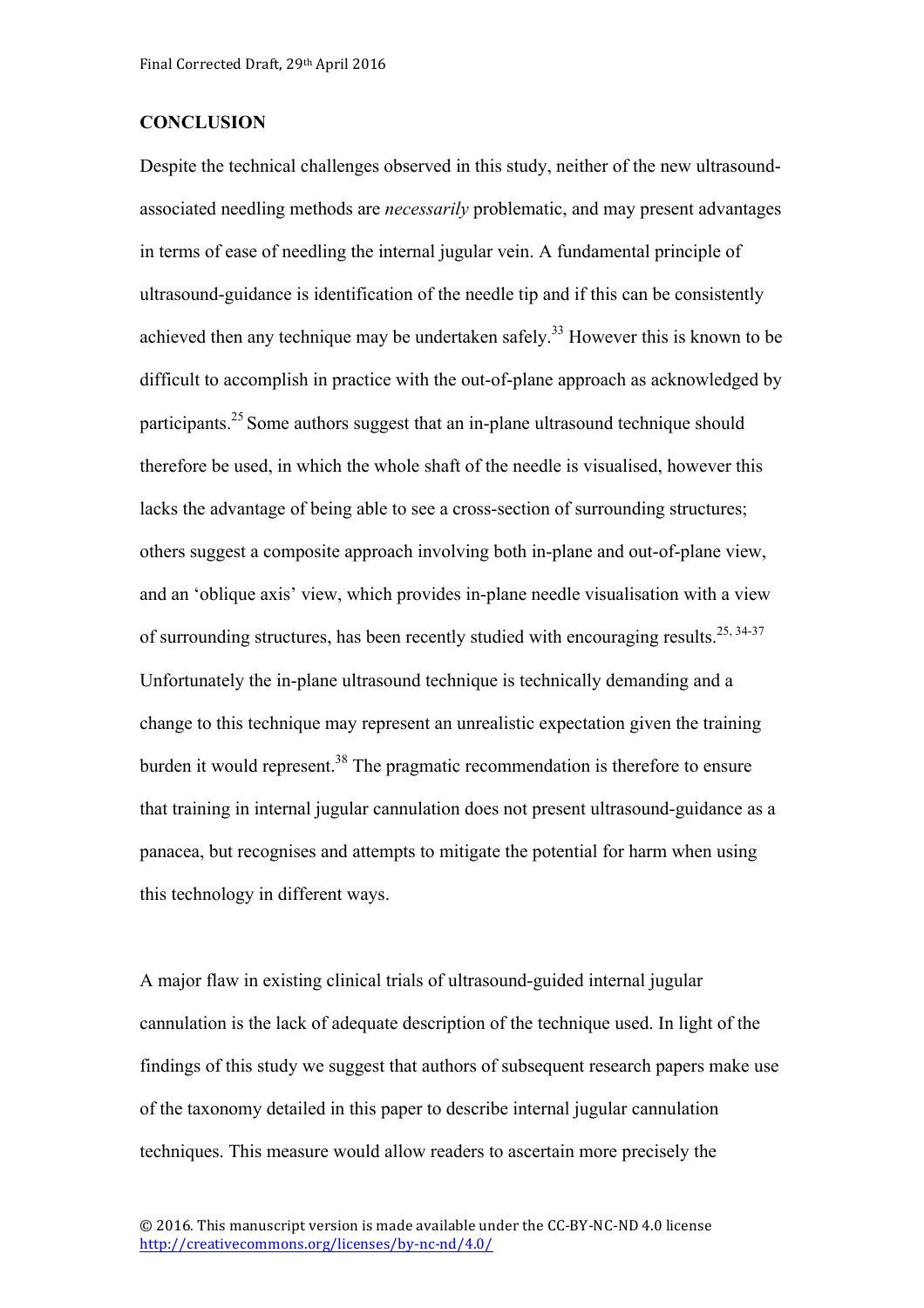interventions under scrutiny, facilitating the translation of research into clinical practice.

## **LIMITATIONS**

Qualitative research is concerned with obtaining an in-depth understanding of a limited number of contexts, and this project therefore cannot provide an overview of the entire scope of internal jugular cannulation practice. It is possible that if this study were repeated in further settings yet more techniques could be found and our classification cannot therefore be deemed exhaustive and further work may add to it. It is hoped that this work will stimulate discussion and further research into the real world impact of 'safe' technologies in healthcare.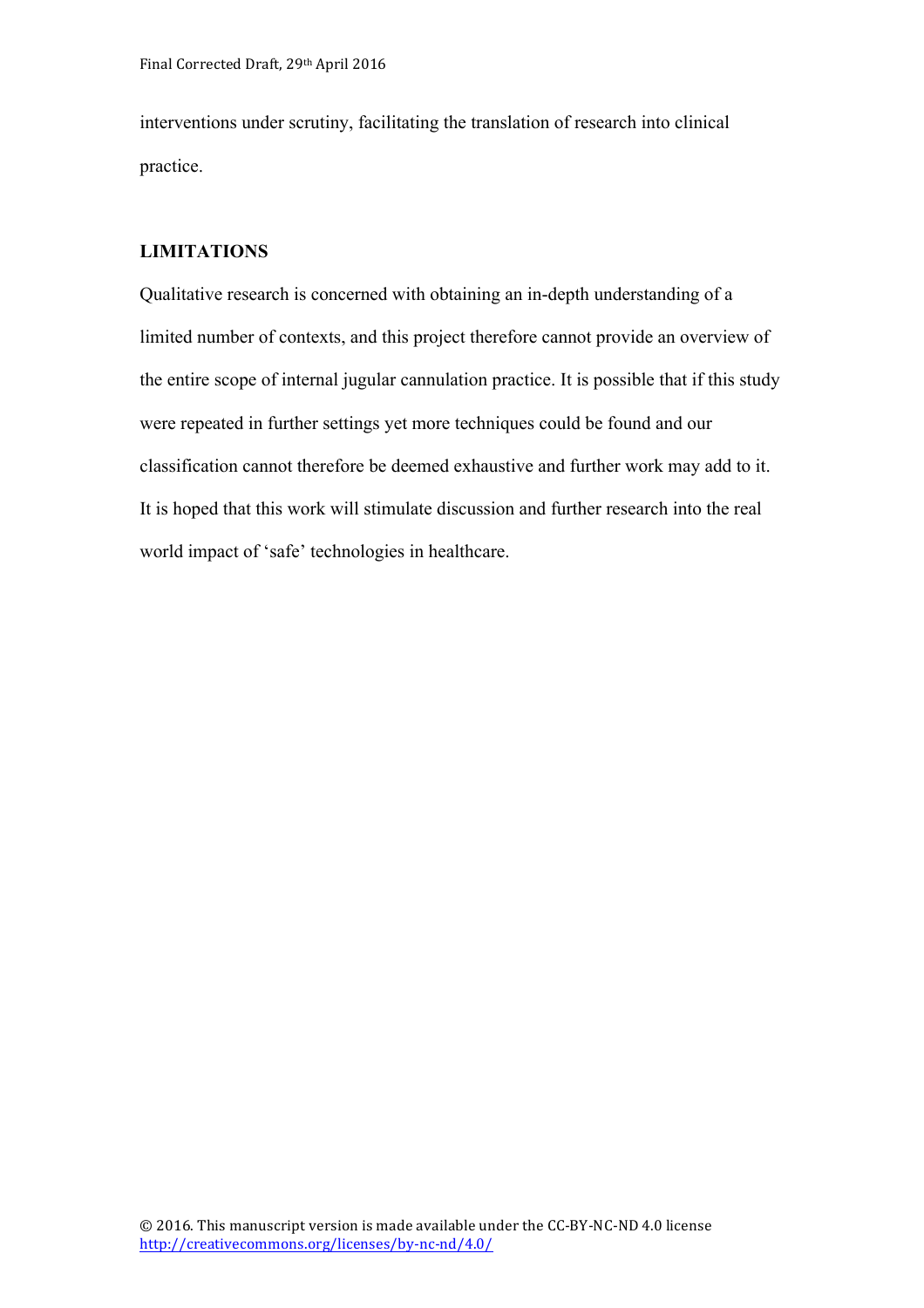#### **REFERENCES**

1] Hermosura B, Vanags L, Dickey MW. Measurement of pressure during intravenous therapy. *JAMA* 1966; 195: 321.

2] English ICW, Frew RM, Pigott JFG, Zaki M. Percutaneous cannulation of the internal jugular vein. *Thorax*. 1969; 24: 496-497.

3] Defalque RJ. Percutaneous catheterization of the internal jugular vein. *Anesth Analg.* 1974; 53: 116-121.

4] Metz S, Horrow JC, Balcar I. A controlled comparison of techniques for locating the internal jugular vein using ultrasonography. *Anesth Analg.* 1984; 63: 673-679.

5] Cook T. Litigation related to contral and peripheral venous access by anaesthetists: and analysis of claims against the NHS in England 1995-2009. *Anaesthesia*. 2011; 66: 56-57.

6] Domino KB, Bowdle TA, Posner KL, Spitellie PH, Lee LA, Cheney FW. Injuries and liability related to central vascular catheters. *Anesthesiology*. 2004; 100: 1411- 1418.

7] Yonei A, Nonune T, Sari A. real-time ultrasound guidance for percutaneous puncture of the internal jugular vein. *Anesthesiology*. 1986; 64: 830-831.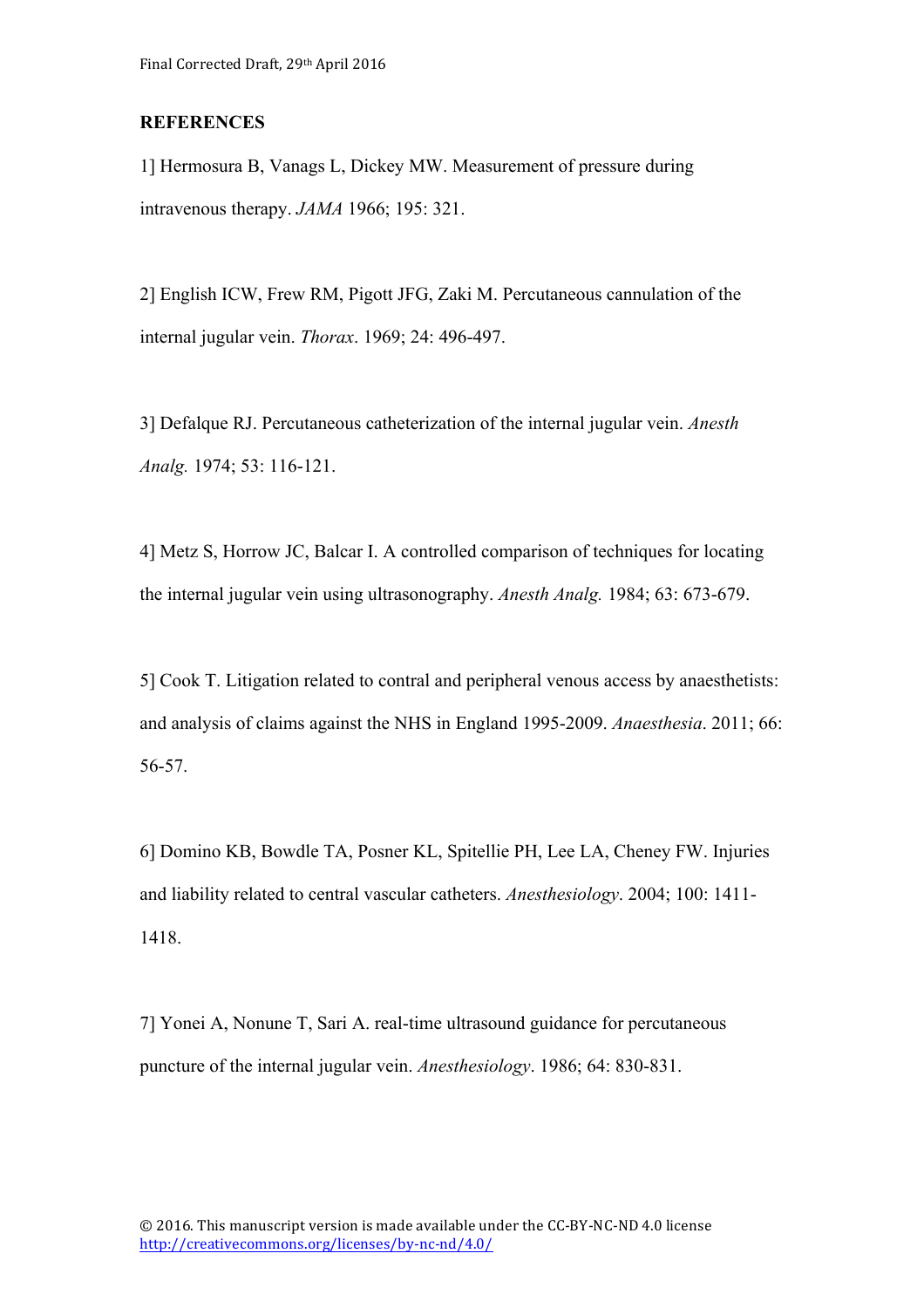8] Teichgraber UK, Benter T, Gebel M, Manns MP. A sonographically guided technique for central venous access. *Am J Roentgenol*. 1997; 169: 731-733.

9] Mallory DL, McGee WT, Shawker TH, et al. Ultrasound guidance improves the success rate of internal jugular cannulation. A prospective, randomized trial. *Chest*. 1990; 98: 157-160.

10] Nadig C, Leidig M, Schmiedeke T, Hoffken B. The use of ultrasound for the placement of dialysis catheters. *Nephrol Dial Transplant.* 1998; 13: 978-981.

11] Troianos CA, Jobes DR, Ellison N. Ultrasound-guided cannulation of the internal jugular vein. A prospective, randomised study. *Anesth Analg.* 1991; 72: 823-826.

12] Slama M, Novara A, Safavian A, Ossart M, Safar M, Fagon JY. Improvement of internal jugular vein cannulation using an ultrasound-guided technique. *Intensive Care Med*. 1997; 23: 916-919.

13] Sulek CA, Blas ML, Lobate EB. A randomized study of left versus right internal jugular vein cannulation in adults. *J Clin Anesth.* 2000; 12: 142-145.

14] Soyer P, Lacheheb M, Levesque M. High-resolution sonographic guidance for transjugular liver biopsy. *Abdom Imaging.* 1993; 18: 360-362.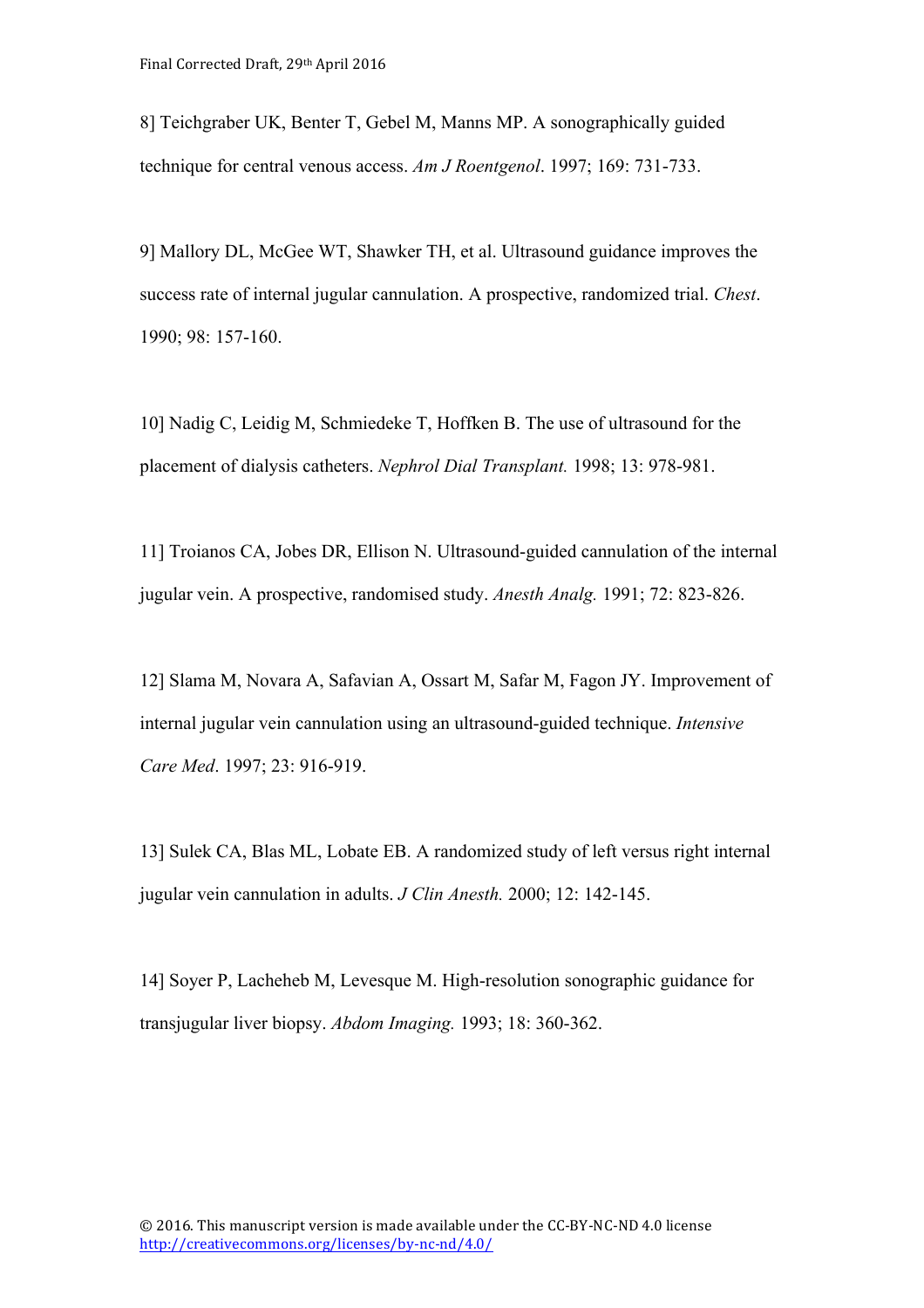15] Calvert N, Hind D, McWilliams RG, Thomas SM, Beverley C. The effectiveness and cost-effectiveness of ultrasound locating devices for central venous access. Sheffield: The School of Health and Related Research; 2002.

16] NICE. Technology Appraisal Guidance – No. 49: Guidance on the Use of Ultrasound Locating Devices for Placing Central Venous Catheters. London: NICE; 2002.

17] Lamperti M, Bodenham A, Pittiruti M, et al. International evidence-based recommendations on ultrasound-guided vascular access. *Intensive care med*. 2012; 38: 1105-1117.

18] McGrattan T, Duffty J, Green JS, O'Donnell N. A survey of the use of ultrasound guidance in internal jugular vein cannulation. *Anaesthesia*. 2008; 63: 1222-1225.

19] McGrattan T, Duffty J, Green JS, O'Donnell N. A reply. *Anaesthesia*. 2009; 64: 449.

20] Mulvany SA, MacConkey C, Allen S. Ultrasound guidance and the incidence of carotid artery puncture. *International Journal of Perioperative Ultrasound and Applied Technologies*. 2012; 1: 99-101.

21] Pope C, Smith A, Goodwin D, Mort M. Passing on tacit knowledge in anaesthesia: a qualitative study. *Medical Educ.* 2003; 37: 650-655.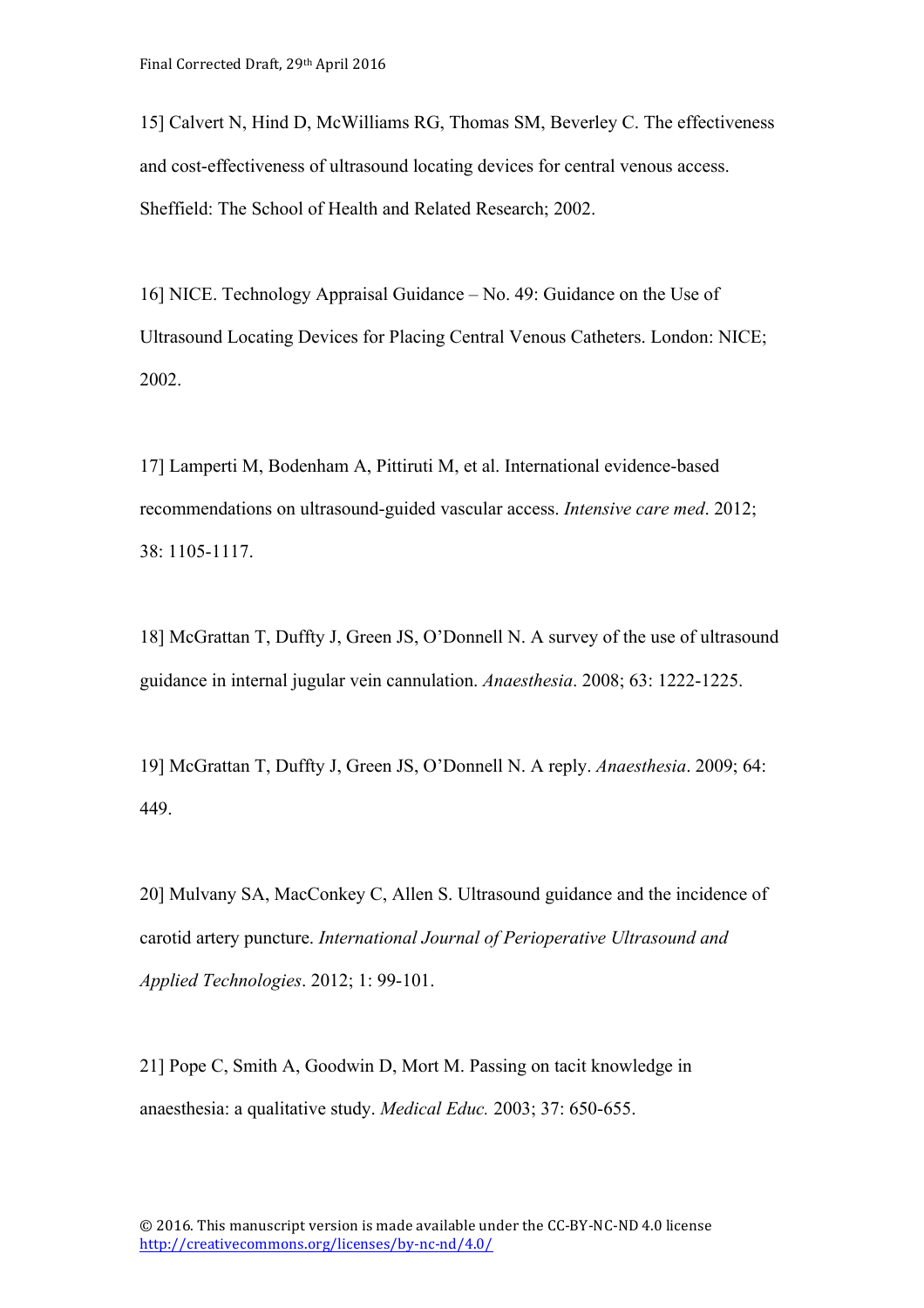22] Shelton CL, Smith AF, Mort M. Opening up the black box: an introduction to qualitative research methods in anaesthesia. *Anaesthesia*. 2014; 69: 270-280.

23] Reeves S, Kuper A, Hodges BD. Qualitative research methodologies: ethnography*. Br Med J.* 2008; 337: 512-514.

24] American Institute for Ultrasound In Medicine. AIUM Practice Guideline for the Use of Ultrasound to Guide Vascular Access Procedures. Laurel: American Institute for Ultrasound In Medicine; 2012.

25] Blaivas M, Adhikari S. An unseen danger: frequency of posterior wall penetration by needles during attempts to place internal jugular vein central catheters using ultrasound guidance. *Crit Care Med*. 2009; 37: 2345-2349.

26] Blaivas M. Video analysis of accidental arterial cannulation with dynamic ultrasound guidance for central venous access. *J Ultrasound Med.* 2009; 28: 1239- 1244.

27] Hedlund J. Risky business: safety regulations, risk compensation, and individual behaviour. *Inj Prev.* 2000; 6: 82-90.

28] Larsson J, Holmström IK. How excellent anaesthetists perform in the operating theatre: a qualitative study on non-technical skills*. Br J Anaesth.* 2013; 110: 115-121.

29] Anscombe GEM. Intention. Cambridge: Harvard University Press; 1957.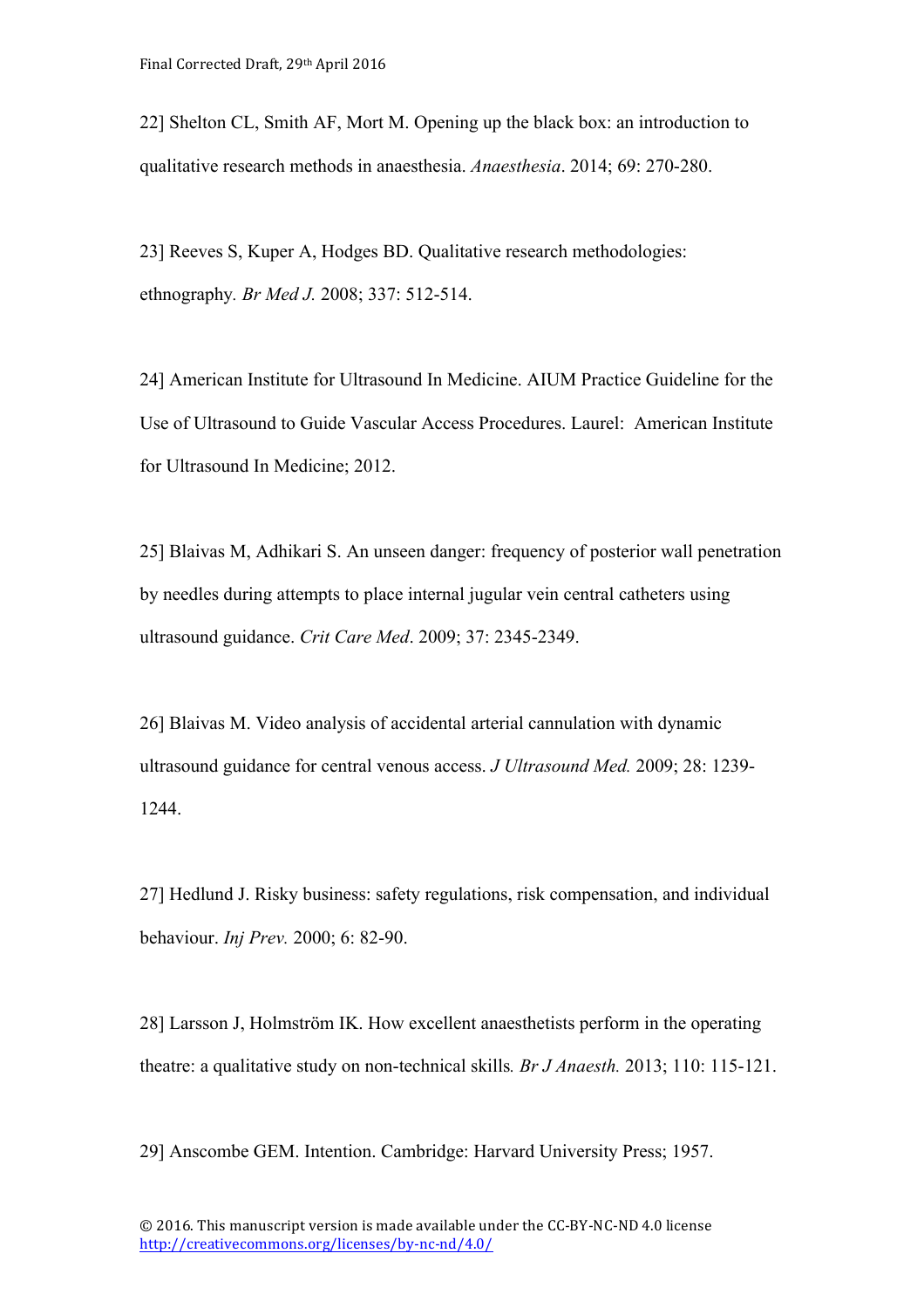30] Howell WS. The Empathic Communicator. Belmont: Wadsworth; 1982

31] The Royal College of Anaesthetists. CCT in Anaesthetics Annex F – Intensive Care Medicine. Edition 2. London: The Royal College of Anaesthetists; 2010.

32] Shelton CL. Teaching and Learning with New Technology: Ultrasound-Guided Internal Jugular Cannulation [Masters Thesis]. Lancaster University; 2015.

33] Black N. Why we need observational studies to evaluate the effectiveness of health care. *Br Med J.* 1996; 312: 1215-1218.

34] Rossi UG, Rigamonti P, Tichà V, et al. Percutaneous ultrasound-guided central venous catheters: the lateral in-plane technique for internal jugular vein access. *J Vsc Access* 2014; 15: 56-60.

35] Baty G, Polan D, Nichols WL, et al. Emergency physicians more accurately identify the potentially critical posterior vessel wall needle tip location by using a long-axis orientation of the ultrasound transducer*. Ann Emerg Med.* 2008;52:S170- S171.

36] Tokumine J, Lefor AT, Yonei A, Kagaya A, Iwasaki K, Fukuda Y. Three-step method for ultrasound-guided vein catheterization. *Brit J Anaesth.* 2013; 110: 368- 373.